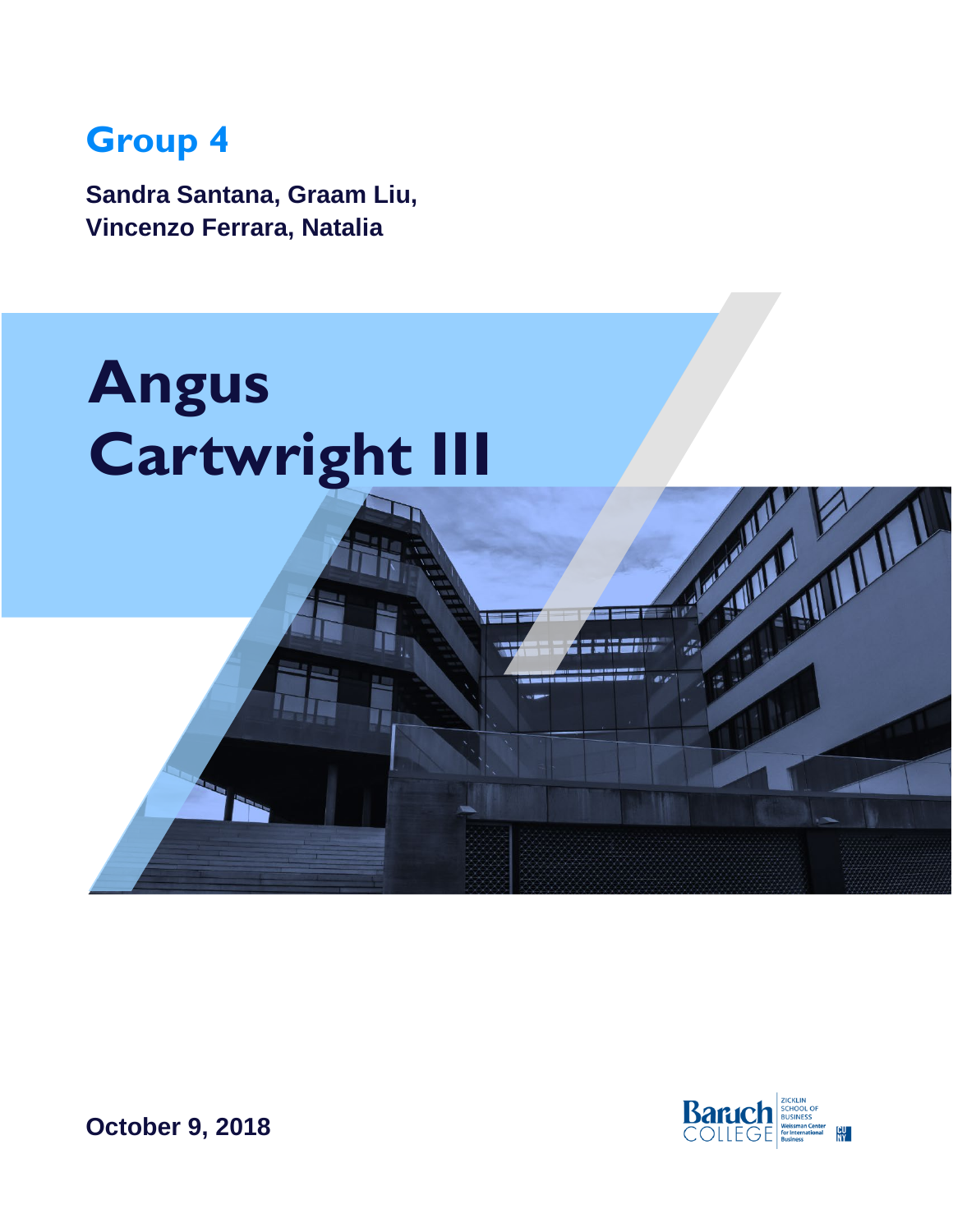# **CONTENTS**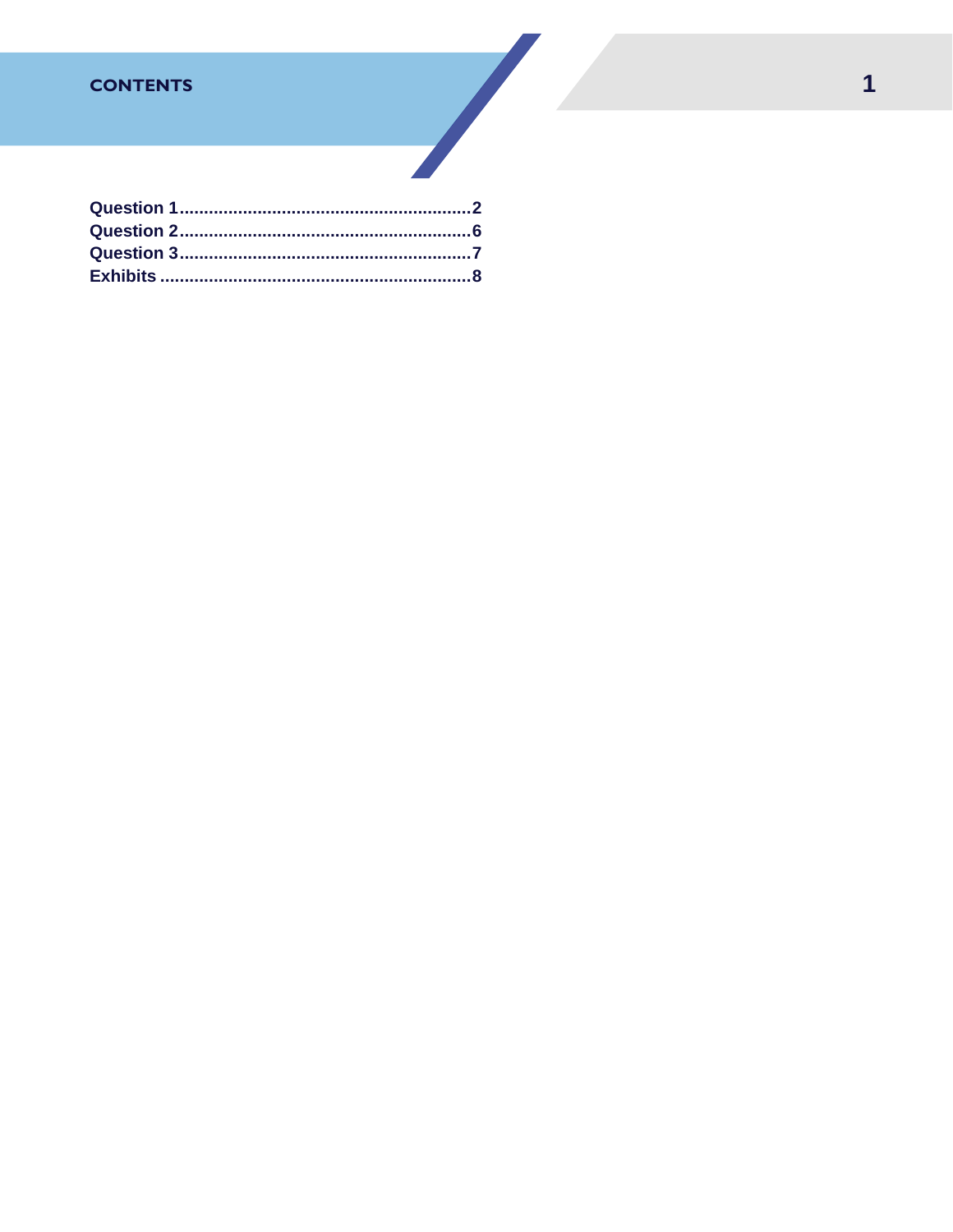<span id="page-2-0"></span>**1. What do the calculations in the various Exhibits tell us? How valuable are they? What assumptions are inherent in each calculation? What assumptions should we question and why?**

#### **Exhibit 1: Silent Facts**

Exhibit 1 summarizes preliminary facts about four investment properties. These facts will be used in further financial analysis of the properties to compare the investments.

The general assumptions considered in the analysis are the following:

- 3% annual increase in cash flows from operations for Alison Green, Stony Walk, and Ivy Terrace, and 4% for the Fowler Building until the time of sale.
- The vacancy rate of 5% would be considered for Alison Green and Stony Walk throughout the holding period, and 7% for Ivy Terrace and the Fowler Building.
- The clients will provide the required equity investments.
- The following tax rates: ordinary tax rate is 35%; capital gain tax rate is 15%; and tax rate on gain from sale related to depreciation is 25%.
- Clients can use all tax losses to offset other income.

Each assumption affects calculations and financial analysis results for the investments.

#### **Exhibit 2: First Year Project Setup**

Exhibit 2 examines the expected first-year cash flow, before taxes. This value allows the investor to determine the potential return on equity after collecting all rents, accounting for vacancies, and paying all bills. This measure is limited to the first year of cash flows and does not examine cash flows over the 10-year holding period.

Based on the calculations, the property with the highest before tax cash flow is Alison Green, followed by Ivy Terrace, and 900 Stony Walk.

The following assumptions are made by Cartwright in this calculation:

- All rents will be paid and collected the first year.
- Tenants will not break their lease and the vacancy rate will remain constant throughout the year.
- There will be no unaccounted-for capital improvements, repairs, or renovations in the first year, which would increase the operating expenses.

If any of the assumptions are deemed untrue in the first year, they will change the cash flow of the affected properties.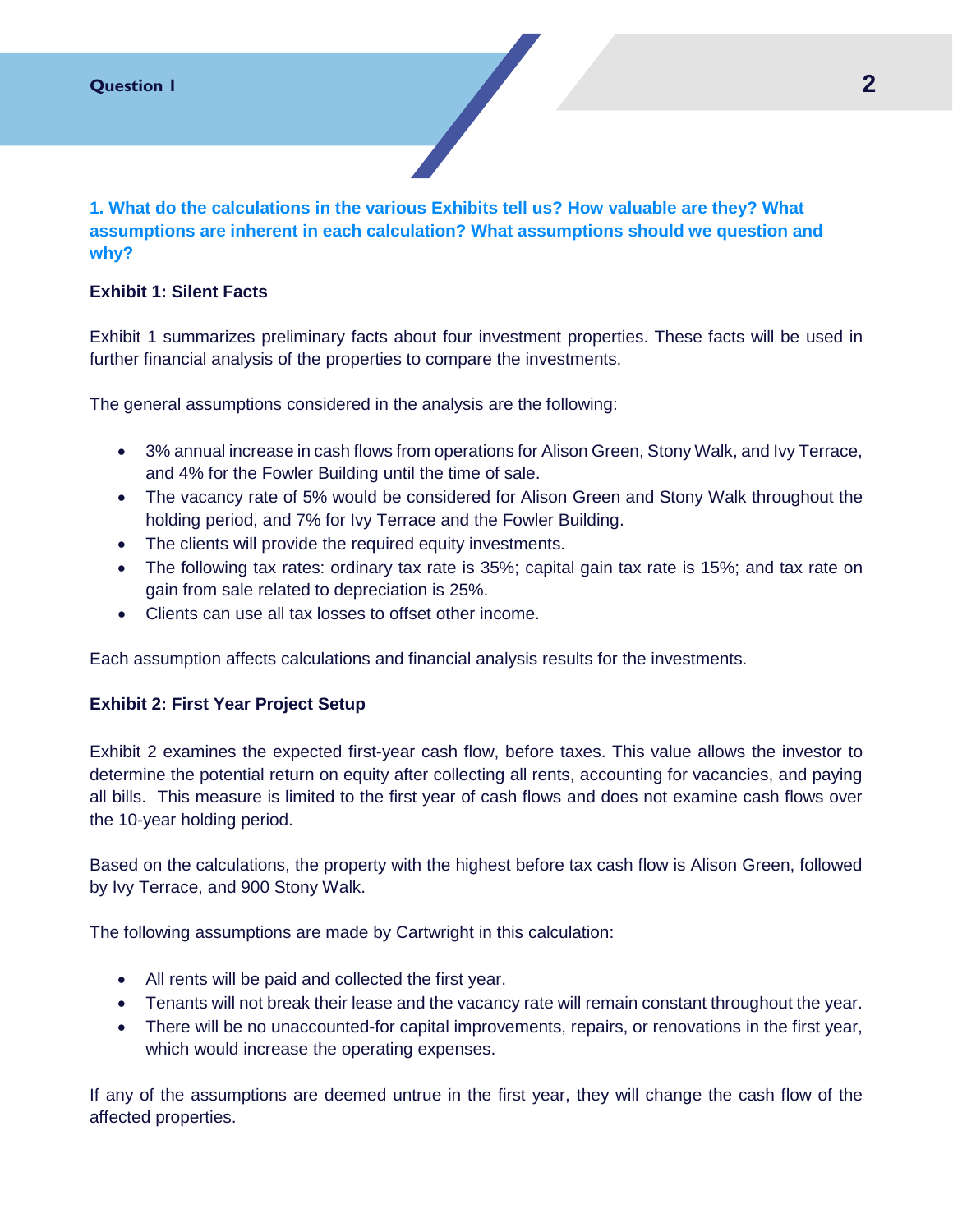

#### **Exhibit 3: Purchase and Operating Comparable**

Exhibit 3 compares the purchase price of each apartment building per unit and the purchase price of each office building per square foot and evaluates how much of the gross income will be offset by taxes and operating expenses. Comparisons in this Exhibit are difficult because of the varying units of measurement and time frames (monthly versus annual) used for apartment and office buildings. Additionally, the monthly rents are provided for apartments and annual rents per square foot are provided for office buildings, while annual tax and operating expenses are displayed for all properties.

Using the limited information given in the table, one can deduce that the buildings with the lowest ratio of real estate tax to gross revenue are Ivy Terrace and the Fowler. These two buildings however, also have the lowest projected occupancy rate. In terms of the operating expense to gross income ratio however, the Fowler and Alison Green buildings have the lowest ratio. The property with the lowest tax and operating expense to gross income ratio in this table is the Fowler Building.

Cartwright assumes constant taxes and operating expenses in this exhibit, which will likely not hold true for the 10-year holding period.

### **Exhibit 4: Break Even Analysis**

The break-even analysis defines the risk of each investment based on the projected occupancy rate, gross rents, cash flow, and the size of the mortgage and initial investment. The exhibit indicates that Alison Green is the least risky investment for the following reasons:

- It has the highest *Added Margin*, meaning that it is the investment with the highest percentage of rent passing through to the cash flow.
- Although the *Debt Coverage Ratio* (DCR) is above 1 for all properties, Alison Green has the highest DCR value of 2, indicating a high probability that the loan can easily be covered by the property's cash flow.
- It has the lowest *Loan to Value* ratio, indicating that the future investor has a fair amount of equity in the in the property from inception.
- It has the lowers Break-even Occupancy rate, indicating that all expenses could be covered even if the occupancy rate drops to 65%.

According to the break-even analysis, The Fowler Building is the riskiest investment.

In terms of assumptions and risks for these calculations, Cartwright assumes the maximum occupancy rates for each building, which may not be reached or maintained during the holding period. Additionally, the rents may not all be collected throughout the holding period and real estate taxes and operating expenses may increase throughout the years, skewing the calculations.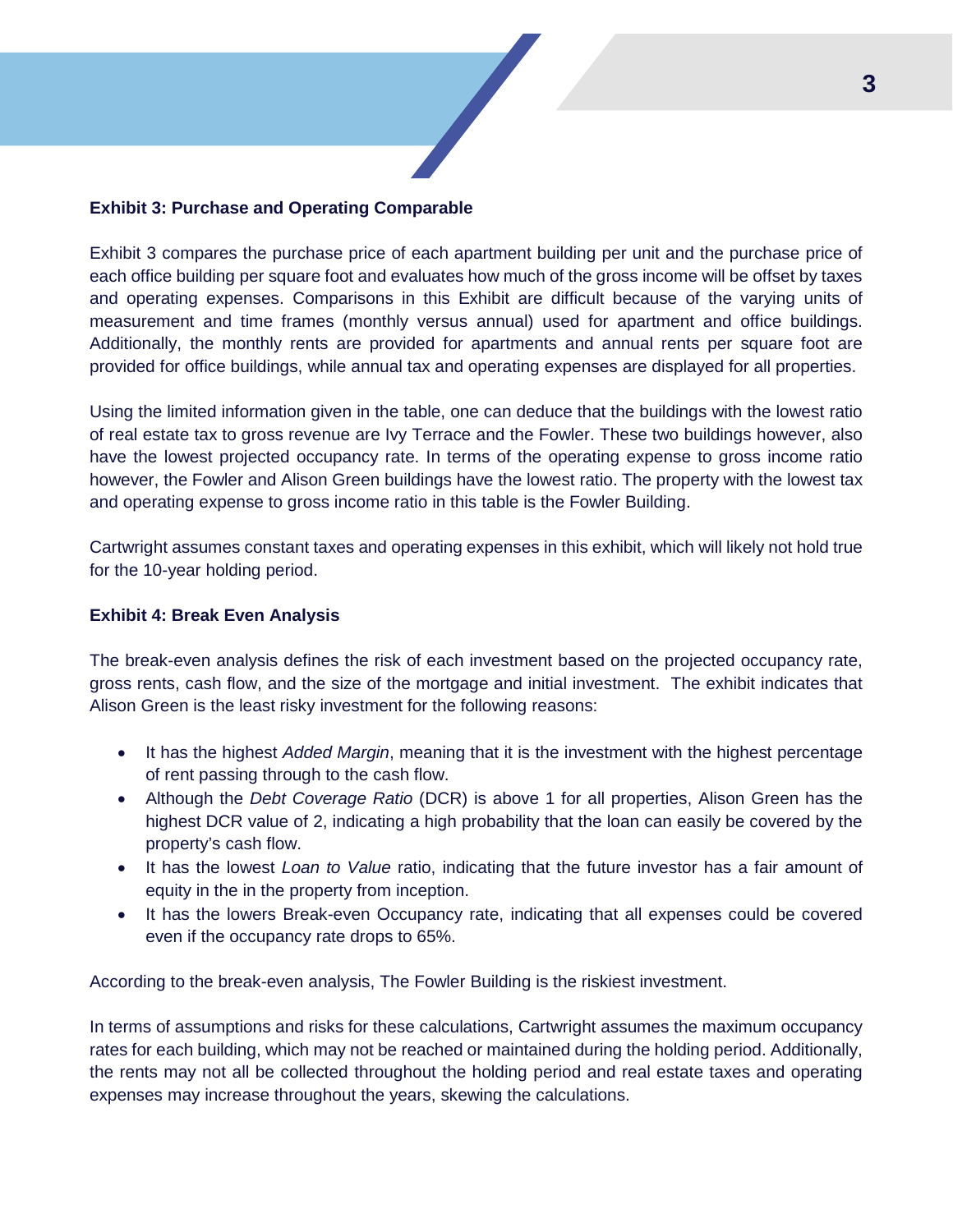

#### **Exhibit 5: Alison Green Projected Cash Flow**

In Exhibit 5 we examine the projected cash flows for the four investment properties that had been started in Exhibit 2, but for the 10-year holding period so that we can determine the rate of return for the respective investments.

Although Alison Green has the largest cash flow and total return, followed by Ivy Terrace, it is the Fowler Building that has the highest Internal Rate of Return at 15.38%, making it the more attractive growth option. This high internal rate of return is due to the following factors:

- The significant increase in year-over-year total return, resulting from higher than expected growth in cash flow from operations due below market rents.
- Smaller taxable income aiding in less tax expenses than the other properties, especially in the earlier years.

When compared to the other investment options, Alison Green has the highest NPV at \$734.29 and the highest after-tax cash flow, indicating a safe present value and healthy projection making it a stable investment. Stony Walk has the second highest NPV indicating a high present value but the lowest IRR of the group at 14.54%. It also has the lowest gain on sale of the group for the second highest equity investment, which makes it a stable investment but not be the best option of the group. Ivy Terrace notably has the lowest monthly mortgage, which aids in the property's debt coverage, but is a negative for the property with the lowest NPV because it does not help reduce taxable income tax expense and optimize its cash flow.

#### **Exhibit 6: Financial Analysis**

In expanding his analysis but compiling most of the information from Exhibit 5, we look to Exhibit 6 where Cartwright decides to use measures that are widely used in the real estate industry: the free and clear capitalization rate of return on total assets (also known as Project Market Value) and the Cash on Cash return.

The capitalization rate, which gives us a simple price/earnings ratio of the investments, indicates that Stony Wall has the highest capitalization rate amongst the four properties.

In cash on cash return rate, which considers the reserves and financing costs, Alison Green has the highest rate at 12.06% amongst the four properties. Based on early returns in comparison to price, these two properties have performed best comparison to cost for the investment.

Exhibit 6 indicates that The Fowler Building has the highest internal rate of return percentage, the highest increase in capital value at 41.49%, and the highest profitability index at 28.70%.

#### **Exhibit 7: Investment Ranking**

Exhibit 7 ranks the data from Exhibit 6; 1 is the most favorable and 4 is the least favorable. Investors are looking for a higher capitalization rate (a.k.a., cap rate) at the time of purchase (year 1) and a lower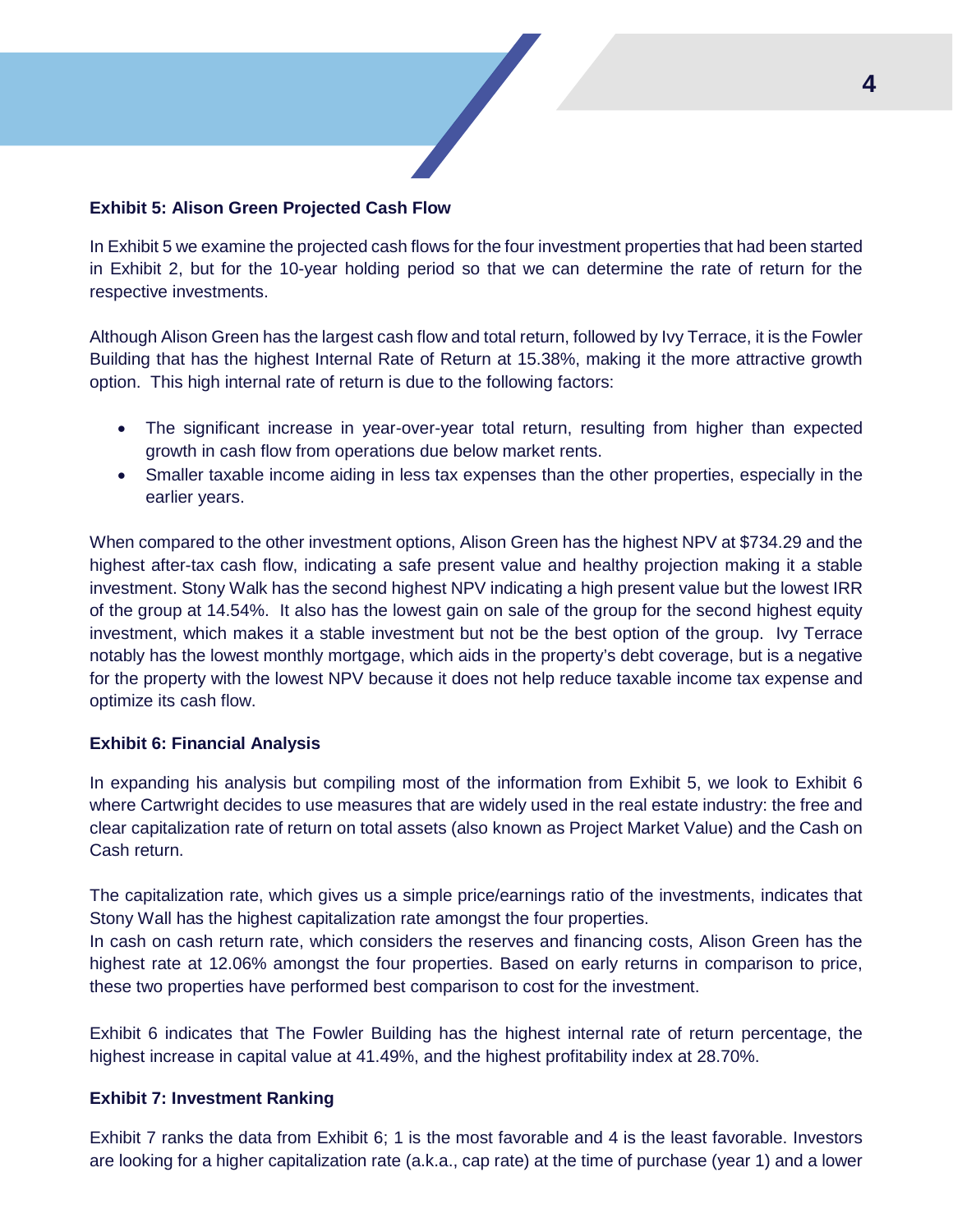cap rate at the time of sale (year 10). Hence, while the cap rate of Ivy is attractive in the earlier years, it is the cap rate at sale, increase in capital value, internal rate of return, and profitability index that makes The Fowler Building the more attractive investment at the end of the 10-year holding period.

#### **Exhibit 8: Breakdown of 14.93% Internal Rate of Return**

Exhibit 8 separates the annual cash flows into the following sources: Cash Flows Before Tax (BTCF), Tax Effects, and Future Value for Alison Green. Annual cash flows are then discounted at the internal rate of return for the project at 14.93%. The inputs used for the calculations are taken from Exhibit 5. The results shown on Exhibit 8 allow Cartwright to compare the present values of year-to-year cash flow streams with the total initial investment to identify the proportionate sources of return. Based on Exhibit 8's output, the 73.98% of return is attributed to the total discounted BTCF; 18.35% to tax effects, and 44.37% to the discounted net cash from sale. In other words, about 56% of the 10-year cumulative cash flow after tax (CFAT) is generated from annual cash flows and about 44% from the sale of the Alison Green property after 10 years.

The following factors are essential for Exhibit 8 analysis:

- The tax rate used to calculate the annual income tax payable is 35%.
- The depreciation method is straight line over 27.5 years.
- The loans are fully amortizing and are also constant payment mortgage loans.

As a result of the above factors, the annual depreciation, which is deductible for income tax purposes, is a fixed amount, however, the mortgage amortization amount rises gradually from year to year and is not deductible for income tax purposes. Consequently, the income tax payable as a percentage of before tax cash flow increases from 21% in the first year to 29% in year 10. This analysis was conducted for all properties with similar results.

#### **Exhibit 9: Percent of Total Benefits (at Internal Rate of Return)**

Exhibit 9 summarizes the proportionate sources of return derived from the following annual cash flows: BTCF, Tax Effects, and Future Values for the Alison Green, Stony Walk, Ivy Terrace, and the Fowler Building projects. Exhibit 9 allows us to determine from which source, the discounted cumulative annual CFAT or the discounted net cash from sale, the investments generate the most return. Based on percentage results from Exhibit 9, Alison Green has the highest fraction of return from the total discounted BTCF among all four investment projects. Oppositely, the Flower Building has the lowest fraction of total returns attributed to the total discounted BTCF of 42.58%, and the highest proportion of return from future values of 65.68%. As noted earlier, it means that more than half (around 55%) of the total discounted cash flow is resulted from the annual cash flow streams from the Alison Green project, but for the Flower Building this portion is only at around 34% after tax. Therefore, the Flower Building is the riskiest investment and the Alison Green project is the least risky investment.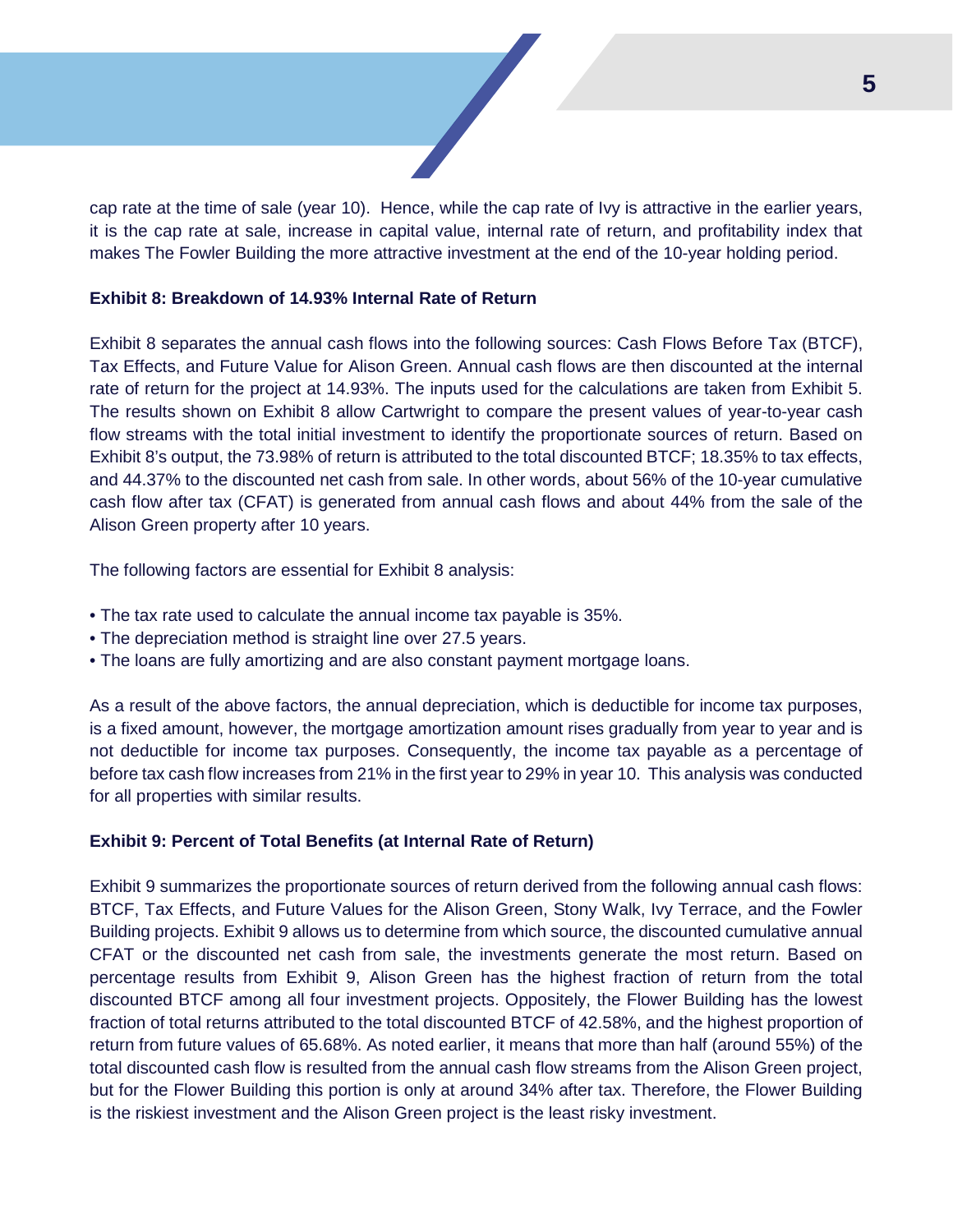

#### <span id="page-6-0"></span>**Exhibit 10: Breakdown of Futures**

Exhibit 10 examines the breakdown of future benefits, which represents the final elements of the investments. This information is mandatory to evaluate the available investments. The exhibit includes the following sources for future benefits: the return on initial investment, the 10-year mortgage amortization, the difference between the purchase and the sales price, the capital gain tax, the gain on sale related to depreciation, and the value of net proceeds from sale. The values are mostly taken from Exhibits 1 and 5. As determined from the exhibit, the Flower building has the most increase in sales price over the 10-year period comparing to other projects, however, it also has the highest capital gain taxes at 15% that substantially reduce the net cash from sale to the investor.

#### **2. Using the methodology for financial analysis employed by Cartwright for Alison Green and assuming the figures given in the case, what are the financial returns for the three other Properties?**

|                            | Alison Green | 900 Stony Walk | <b>Ivy Terrace</b> | The Fowler<br><b>Building</b> |
|----------------------------|--------------|----------------|--------------------|-------------------------------|
| Internal Rate of<br>Return | 14.93%       | 14.54%         | 15.13%             | 15.38%                        |
| Net Present Value<br>@ 12% | \$734.29     | \$699.92       | \$619.68           | \$688.85                      |

Out if the four properties, The Fowler Building has the highest internal rate of return. However, the highest Net Present Value of 12% has Alison Green.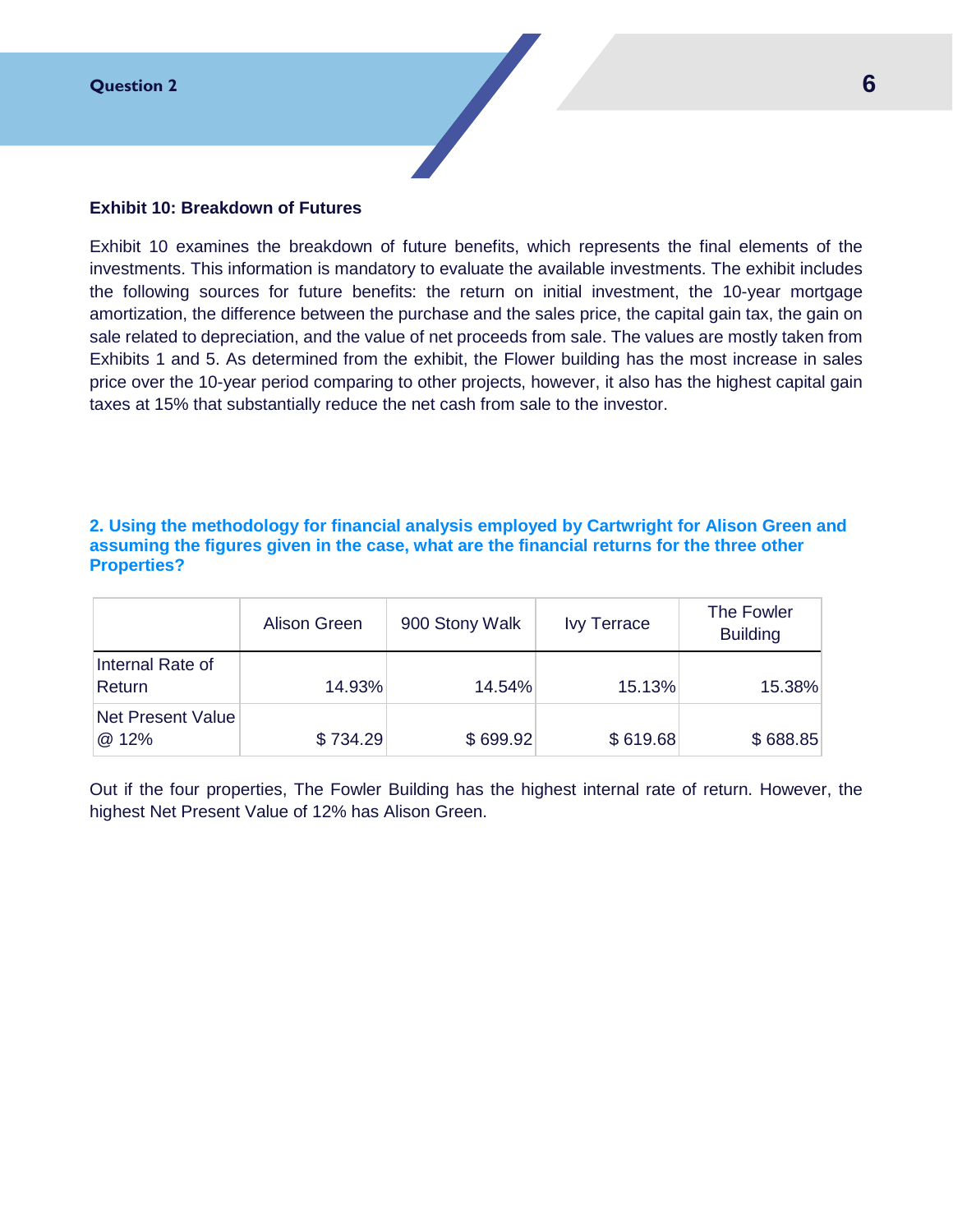## <span id="page-7-0"></span>**3. What potential investment, if any, would you recommend for each investor? Why?**

**John DeRight** is retired and has \$500,000 in retirement savings and has another source of income. He also has \$500,000 in dividends from the stock that he owned. He wants to sell up to half of the stock and reinvest in real estate. He also wants to take advantage of a new tax law and pay his capital gains tax at 15%. Considering that John DeRight wants to take advantage of the new capital gains tax rate, is retired, and does not need an aggressive growth strategy with the most risk, Ivy Terrace would be the best choice for him.

Ivy Terrace is a good investment because it has the second highest internal rate of return, profitability index, purchase capitalization rate, and fraction of the total 10-year return from BTCF as covered in Exhibits 7 and 9. In addition to that, it has the second lowest proportion of total returns attributed to the discounted tax effects. However, it has the lowest net present value at 12%, increase in capital value, capitalization sale rate, fraction of total return from future value, and the lowest capital gains tax on increased sales price (Exhibits 7, 9, and 10). Therefore, it isn't the most aggressive investment.

**Judy DeRight** has not retired and is growing her small-sized Chemical business. She accumulated \$16 million and wants that to go to outside investment. Both her and John want a "leveraged return on their investments of 12% after tax." Considering Judy DeRight's mission to invest in real estate to grow her company, The Fowler Building would be the best return on investment despite the risks.

The Fowler investment has great potential returns with the highest internal rate of return, profitability index, increase in capital value, and capitalization sale rate as outlined in Exhibit 6 & 7. It also has the highest growth expectations at 4% because the initial rents were under market value, which lead to the higher growth in the cash flows. The analysis shows the highest increase in capital value once this property is sold after the holding period.

However, there are risks involved with the assumption that the building can be rented out at 93%. In addition to that, it has the proportion of the 10-year return from the discounted BTCF, but the highest fraction of return from future values out of all the buildings (Exhibit 9). It should also be noted that a number of new properties are coming to market in Arlington and Cartwright had to negotiate a guarantee to mitigate the risk of increased supply.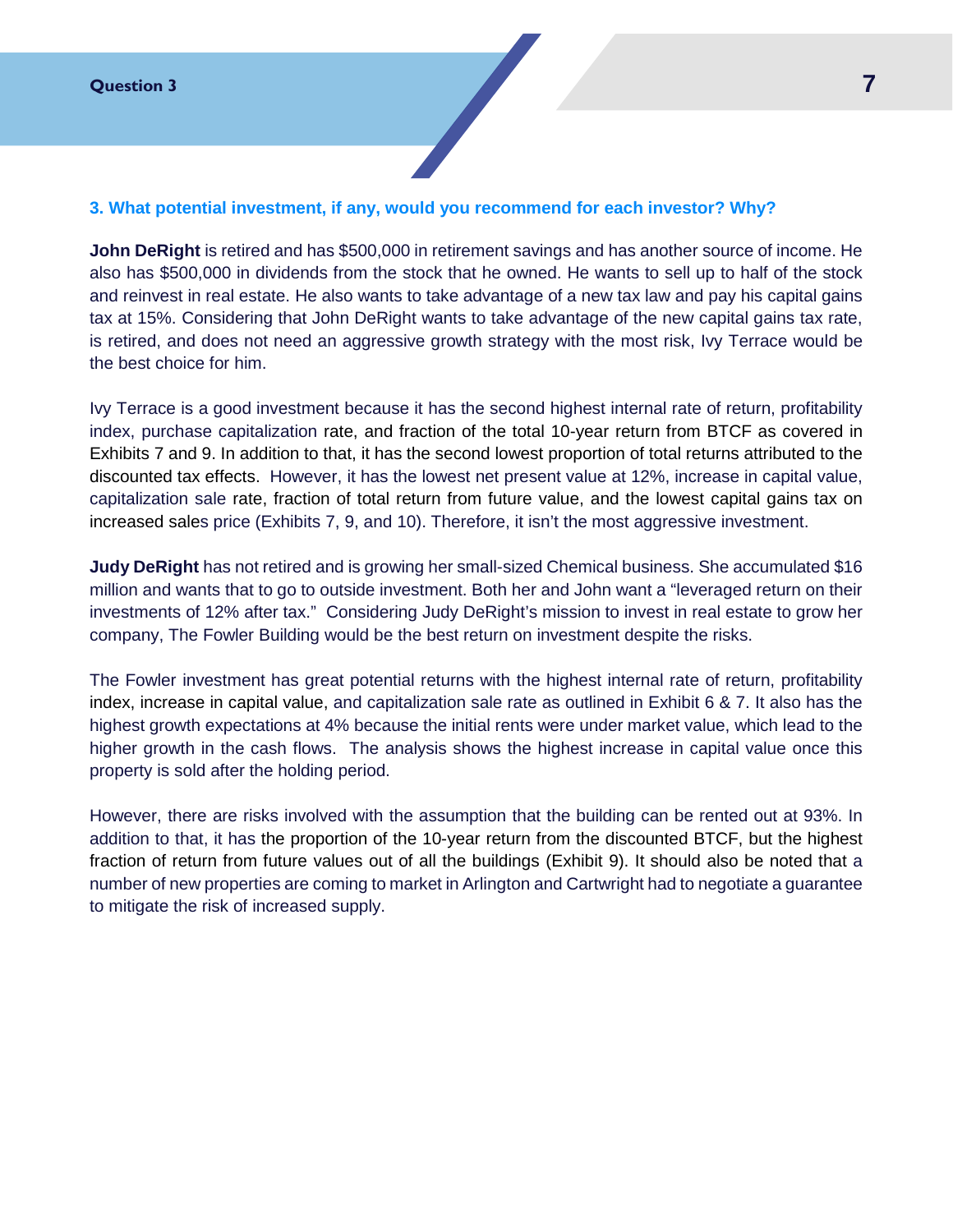- <span id="page-8-0"></span>1. Silent Facts
- 2. First-Year Project Setups
- 3. Purchase and Operating Comparable
- 4. Break-Even Analysis
- 5. Projected Cash Flows
- 6. Financial Analysis
- 7. Investment Ranking
- 8. Breakdown of Internal Rate of Returns
- 9. Percent of Total Benefit (at Internal Rate of Return)

10. Breakdown of Futures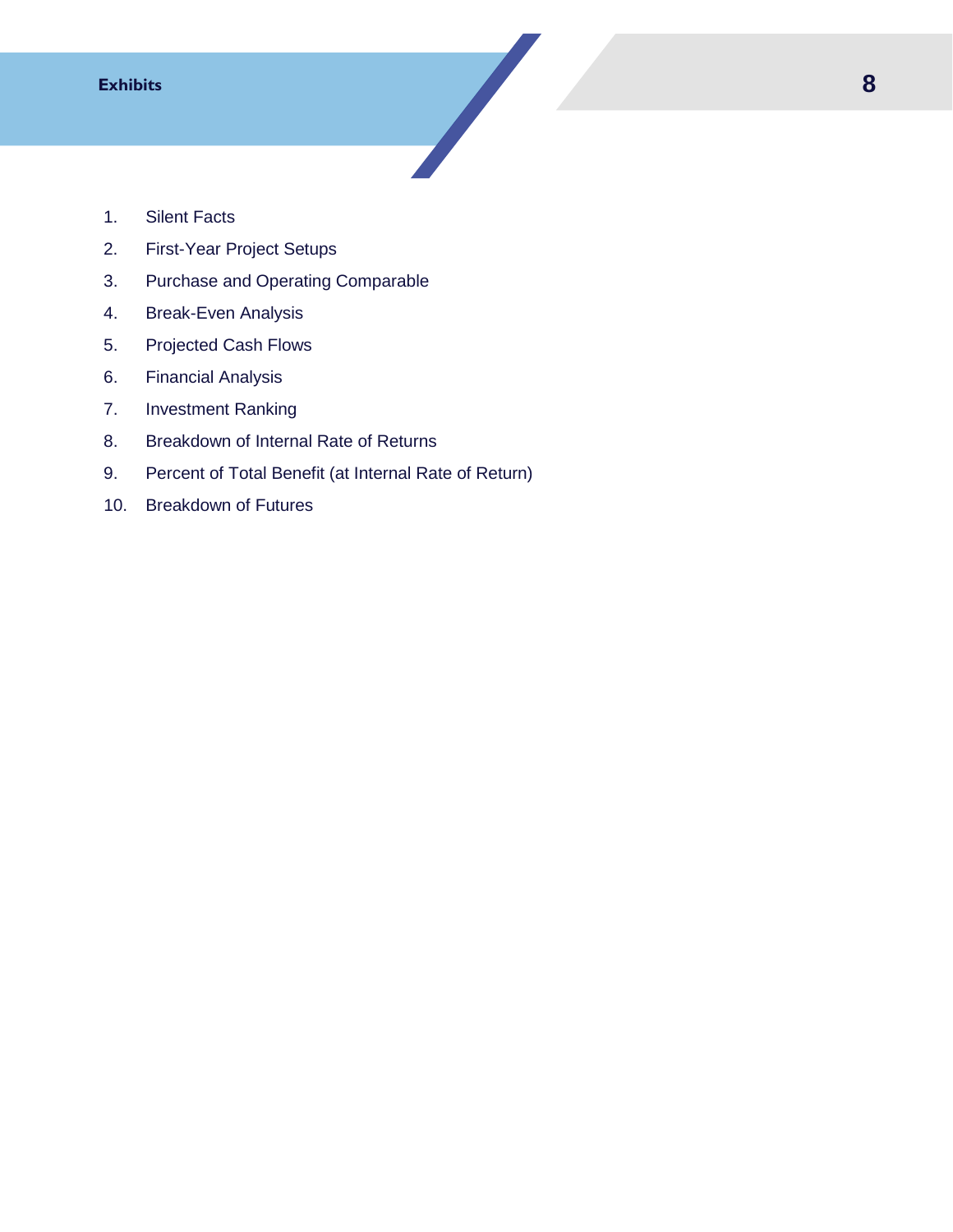| <b>Exhibit 1 Salient Facts</b>                                       | <b>Alison Green</b> | 900 Stony Walk     | <b>Ivy Terrace</b>             |     | <b>The Fowler Building</b>   |  |
|----------------------------------------------------------------------|---------------------|--------------------|--------------------------------|-----|------------------------------|--|
| # of Units/or Square Feet of Rentable Space                          | 100                 | 67,000             | 80                             |     | 50,000                       |  |
| A) Gross Purchase Price                                              | \$<br>9,600,000     | \$<br>11,500,000   | \$<br>8,400,000                | \$  | 9,400,000                    |  |
| B) Depreciable Base                                                  | \$<br>7,500,000     | \$<br>8,000,000    | \$<br>8,400,000                | -\$ | 9,400,000                    |  |
| C) Depreciable Life (Capital Recovery Period in years)               | 27.5                | 39.0               | 27.5                           |     | 39.0                         |  |
| D) Estimated Sales Price                                             | \$<br>12,500,000    | \$<br>14,500,000   | \$<br>10,500,000               | \$  | 13,300,000                   |  |
| E) Expected Year of Sale                                             | 10                  | 10                 | 10                             |     | 10                           |  |
| F) Cash Flow from Operations                                         | \$<br>870,200       | \$<br>1,057,200    | \$<br>765,700                  | \$  | 788,300                      |  |
| G) Annual Increase in CFO                                            | 3%                  | 3%                 | 3%                             |     | 4%                           |  |
| H) Leasehold Payments                                                | \$                  | \$                 | \$<br>30,000                   | \$  | 70,000                       |  |
| I) Equity Investments                                                | \$<br>3,600,000     | \$<br>3,500,000    | \$<br>2,900,000                | \$  | 2,400,000                    |  |
| J) Amount of 1st Mortgage                                            | \$<br>6,000,000     | \$<br>8,000,000    | \$<br>5,500,000                | \$  | 7,000,000                    |  |
| 1) Interest Rate                                                     | 6%                  | 6.5%               | 6%                             |     | 7.5%                         |  |
| 2) Term (years)                                                      | 10                  | 10                 | 10                             |     | 10                           |  |
| 3) Amortization Period (years)                                       | 30                  | 20                 | 30                             |     | 25                           |  |
| 4) Constant Loan Payments                                            | 7.26%               | 9.08%              | 7.26%                          |     | 8.97%                        |  |
|                                                                      |                     |                    |                                |     |                              |  |
| <b>Notes</b>                                                         |                     |                    |                                |     |                              |  |
| Land Value For Depreciation Purposes (to calculate depreciable base) | \$<br>2,100,000.00  | \$<br>3,500,000.00 | \$<br>$\overline{\phantom{a}}$ | \$  | $\qquad \qquad \blacksquare$ |  |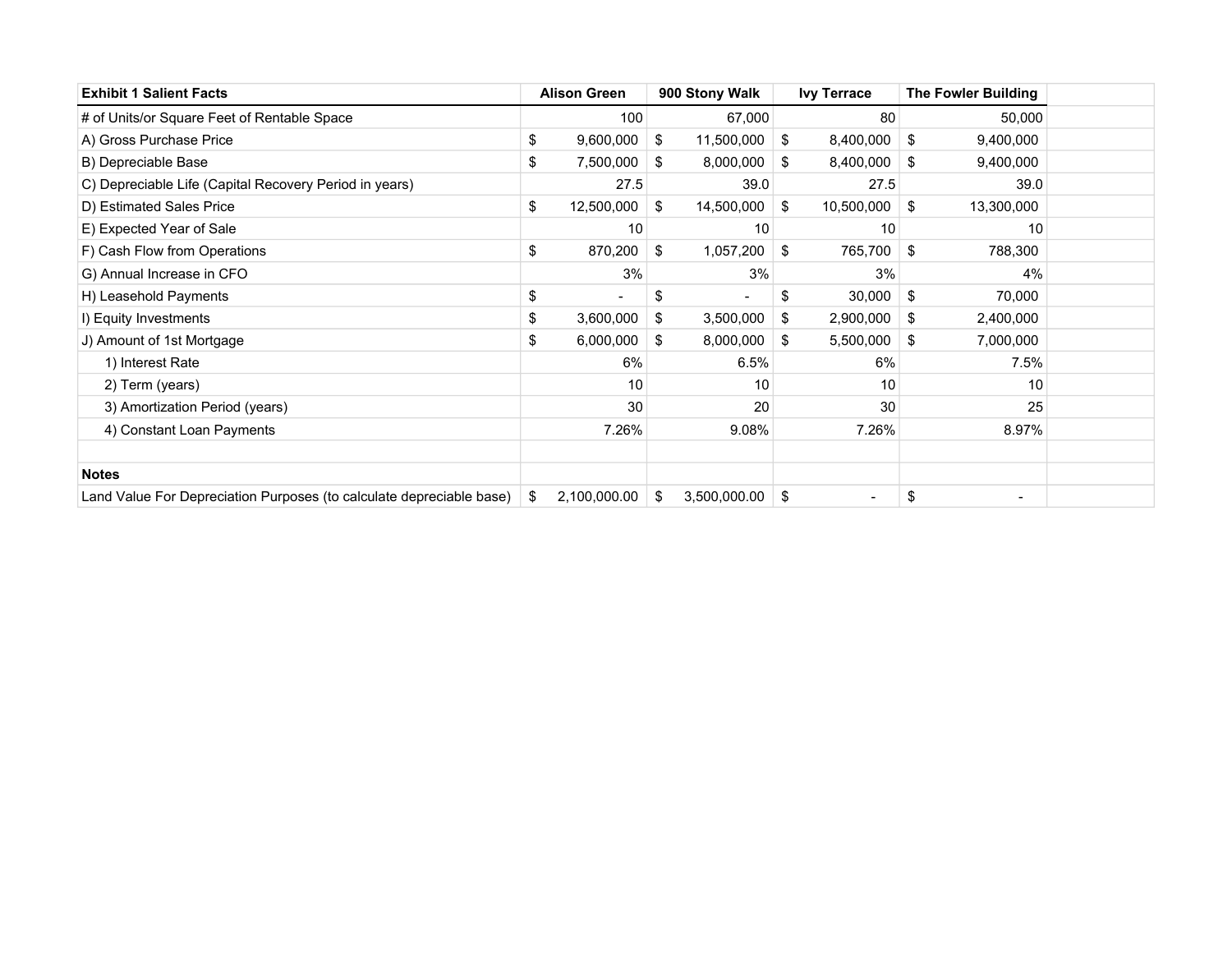| Exhibit 2 (in 000s) First Year Project Set Ups | <b>Alison Green</b>            |     | 900 Stony Walk           |     | <b>Ivy Terrace</b> |      | <b>The Fowler Building</b> |
|------------------------------------------------|--------------------------------|-----|--------------------------|-----|--------------------|------|----------------------------|
| Gross Rents                                    | \$<br>1,440.00                 | \$  | 1,742.00                 | \$  | 1,296.00           | \$   | 1,275.00                   |
| - Vacancies                                    | \$<br>$(72.00)$ \$             |     | $(87.10)$ \$             |     | $(90.72)$ \$       |      | (89.25)                    |
| <b>Effective Gross Income</b>                  | \$<br>1,368.00                 | -\$ | 1,654.90                 | -\$ | 1,205.28           | - \$ | 1,185.75                   |
| - Real Estate Taxes                            | \$<br>$(172.80)$ \$            |     | $(209.04)$ \$            |     | $(129.60)$ \$      |      | (127.50)                   |
| - Other Operating Expenses                     | \$<br>$(300.00)$ \$            |     | $(368.56)$ \$            |     | $(289.98)$ \$      |      | (254.95)                   |
| - Capital Reserves                             | \$<br>$(25.00)$ \$             |     | $(20.10)$ \$             |     | $(20.00)$ \$       |      | (15.00)                    |
| Cash Flow From Operations                      | \$<br>870.20                   | -\$ | 1,057.20                 | \$  | 765.70             | \$   | 788.30                     |
| - Finance Payments                             | \$<br>$(435.9)$ \$             |     | $(726.05)$ \$            |     | $(399.57)$ \$      |      | (627.97)                   |
| - Lease Payments                               | \$<br>$\overline{\phantom{a}}$ | \$  | $\overline{\phantom{a}}$ | \$  | $(30.00)$ \$       |      | (70.00)                    |
| BEFORE TAX CASH FLOW                           | \$434.3                        |     | \$331.15                 |     | \$336.13           |      | \$90.33                    |
| <b>Notes</b>                                   |                                |     |                          |     |                    |      |                            |
| Vacancy Rates                                  | 5.00%                          |     | 5.00%                    |     | 7.00%              |      | 7.00%                      |
| <b>Taxes of Gross Rent Roll</b>                | 12.00%                         |     | 12.00%                   |     | 10.00%             |      | 10.00%                     |
| Reserves                                       | \$<br>250.00                   | -\$ | 0.30                     | \$  | 250.00             | \$   | 0.30                       |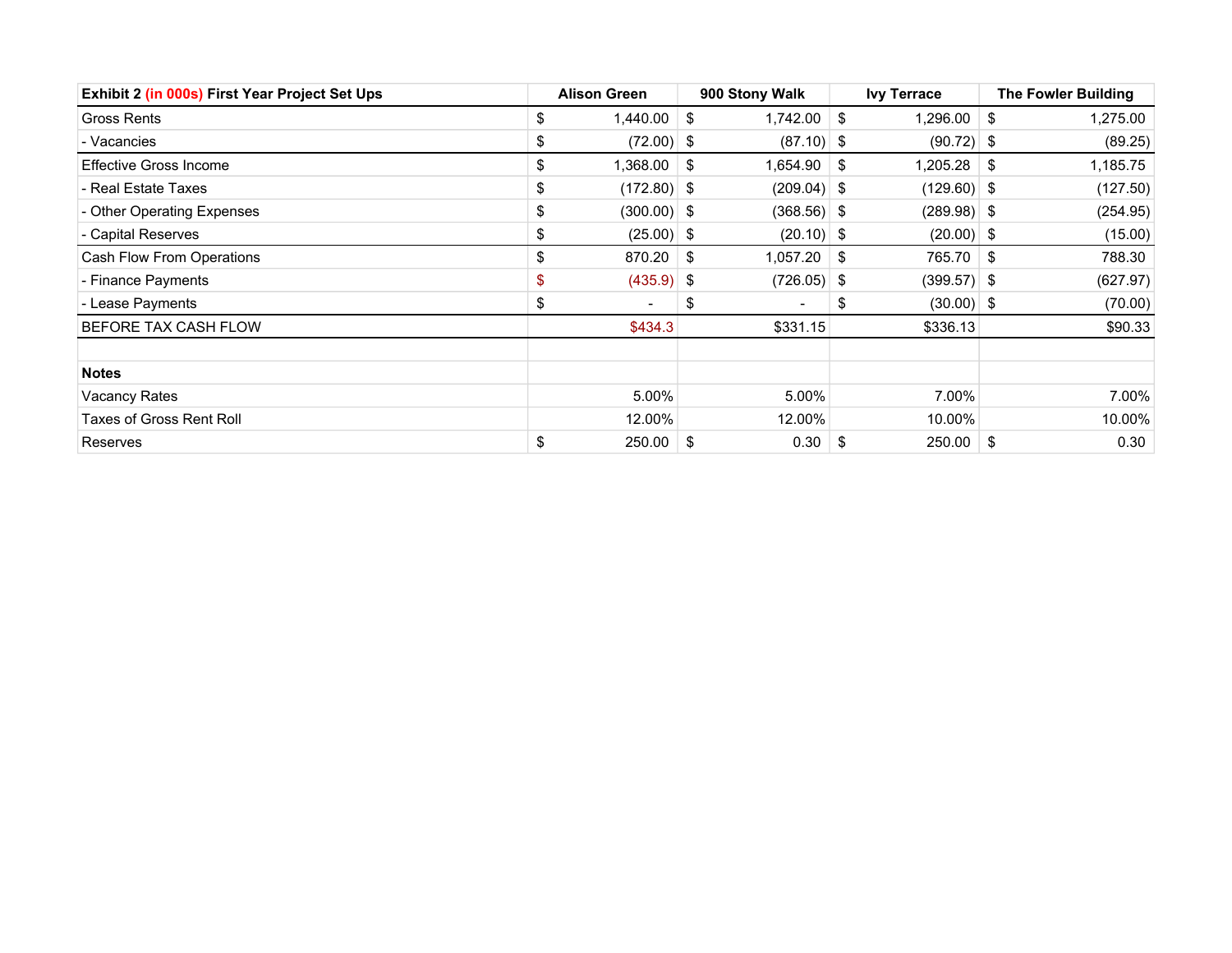| <b>Exhibit 3 Purchase and Operating Comparables</b>                            |     | <b>Alison Green</b> |      | 900 Stony Walk |      | <b>Ivy Terrace</b> |      | <b>The Fowler Building</b> |
|--------------------------------------------------------------------------------|-----|---------------------|------|----------------|------|--------------------|------|----------------------------|
| Price/Unit or Price/Rentable Square Foot                                       | Φ   | 96,000.00           | \$   | 171.64         | S    | 105,000.00         | - \$ | 188.00                     |
| Real Estate Taxes/Gross Revenue                                                |     | 12%                 |      | 12%            |      | 10%                |      | 10%                        |
| Other Operating Expenses/Unit or Ops Exps/Rentable Sq Ft                       | Φ   | 3,000.00            | - \$ | 5.50           | - \$ | 3,624.75           | - \$ | 5.10                       |
| Other Operating Expenses/Gross Revenue                                         |     | 20.83%              |      | 21.16%         |      | 22.38%             |      | 20.00%                     |
| RE Taxes and Operating Expenses/Unit or /Rentable SF                           | S   | 4,728.00            | \$   | 8.62           |      | 5.244.75           | - \$ | 7.65                       |
| Avg Monthly Rents for the Apts or Yearly \$ per Rentable Sq Ft of Office Space | -\$ | 1,200.00            | \$   | 26.00          | - \$ | $1,350.00$ \ \$    |      | 25.50                      |
| Actual or Projected Occupancy                                                  |     | 95%                 |      | 95%            |      | 93%                |      | 93%                        |
|                                                                                |     |                     |      |                |      |                    |      |                            |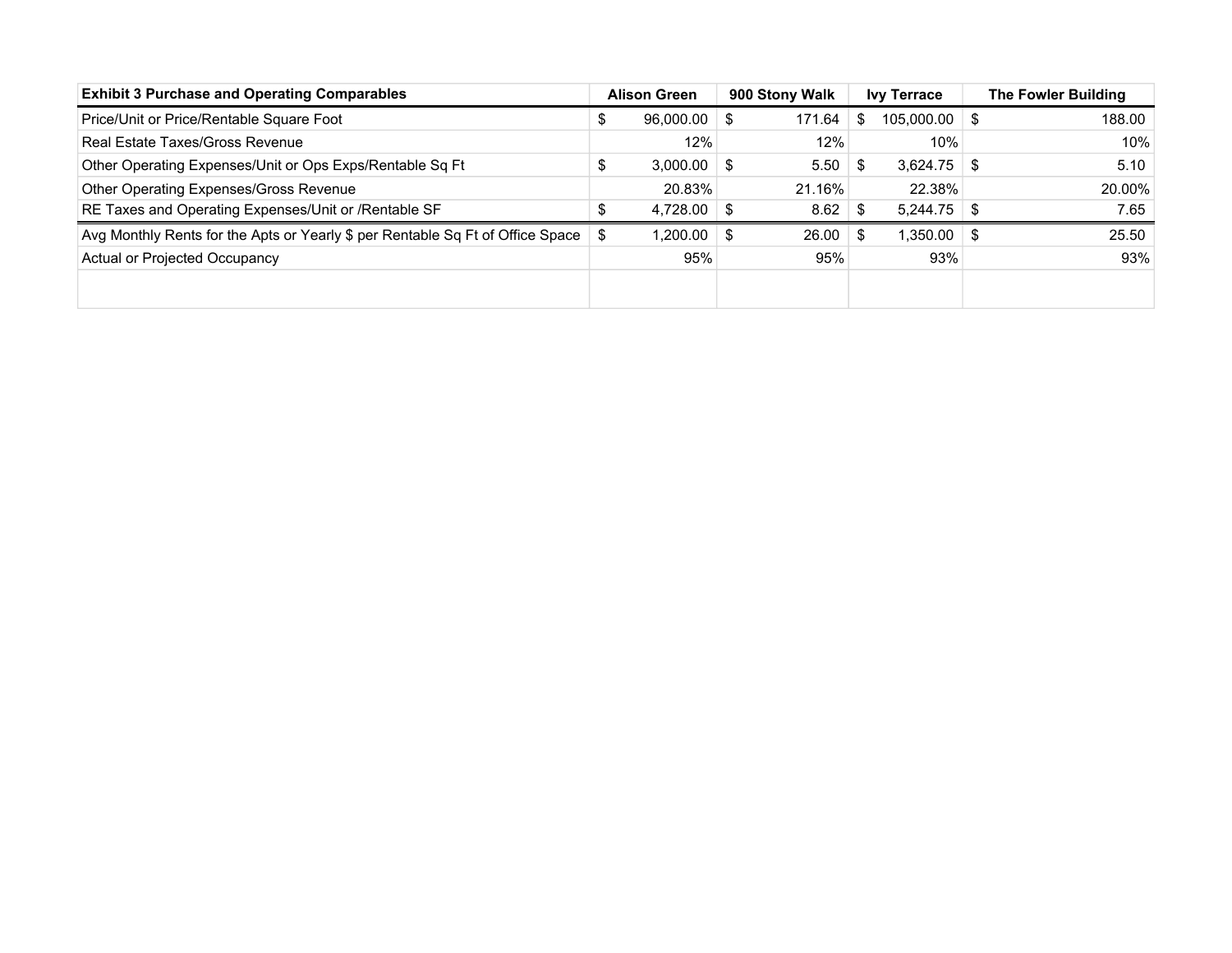| <b>Exhibit 4 Break Even Analysis</b>  | <b>Alison Green</b> | 900 Stony Walk | <b>Ivy Terrace</b> | <b>The Fowler Building</b> |
|---------------------------------------|---------------------|----------------|--------------------|----------------------------|
| <b>Current or Projected Occupancy</b> | 95%                 | 95%            | 93%                | 93%                        |
| Added Margin                          | 30.16%              | 19.01%         | 25.94%             | 7.08%                      |
| Break-even Occupancy                  | 64.84%              | 75.99%         | 67.06%             | 85.92%                     |
| Loan to Value                         | 62.50%              | 69.57%         | $65.48\%$          | 74.47%                     |
| Debt Coverage Ratio                   | 2.00                | l.46           | 1.92               | 1.26                       |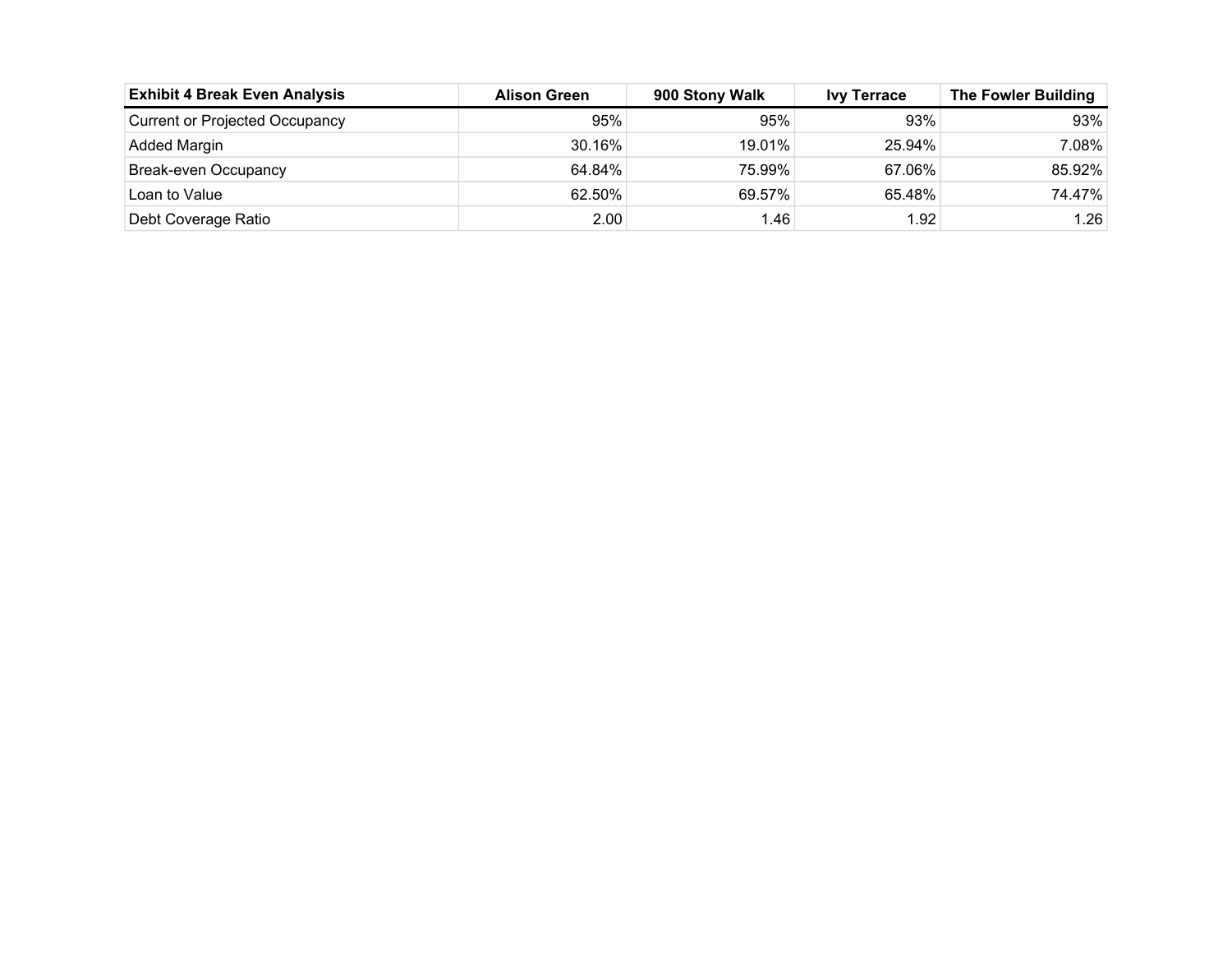| <b>Exhibit 5 Alison Green Projected</b><br>Cash Flow (\$000s) |                           |              |                             |                                |      |               |                        |              |               |          |               |      |                |     |               |      |               |     |          |
|---------------------------------------------------------------|---------------------------|--------------|-----------------------------|--------------------------------|------|---------------|------------------------|--------------|---------------|----------|---------------|------|----------------|-----|---------------|------|---------------|-----|----------|
| ALISON GREEN (\$000)                                          |                           |              |                             |                                |      |               |                        |              |               |          |               |      |                |     |               |      |               |     |          |
| <b>Projected Cash Flow</b>                                    | <b>Assumptions</b>        | $\mathbf 0$  | $\overline{1}$              | $\overline{2}$                 |      | 3             | $\overline{4}$         |              | 5             |          | 6             |      | $\overline{7}$ |     | 8             |      | 9             |     | 10       |
|                                                               |                           |              |                             |                                |      |               |                        |              |               |          |               |      |                |     |               |      |               |     |          |
| Cash Flow from Operations                                     | 3%                        |              | 870.20 \$<br>\$             | 896.31                         | - \$ | 923.20        | 950.89 \$<br>∣\$       |              | 979.42        | <b>S</b> | $1.008.80$ \$ |      | 1.039.06       | ∣\$ | 1.070.24      | - \$ | 1,102.34      | -S  | 1,135.41 |
| - Lease Payments                                              |                           |              | \$<br>÷,                    | \$<br>$\overline{\phantom{a}}$ | S    | $\sim$        | S.<br>٠                | $\mathbb{S}$ | $\sim$        | S.       |               | \$   | $\sim$         | S   | $\sim$        | \$   | $\sim$        | S   | $\sim$   |
| - Financing                                                   |                           |              | \$<br>$(435.9)$ \$          | $(435.9)$ \$                   |      | $(435.9)$ \$  | $(435.9)$ \$           |              | $(435.9)$ \$  |          | $(435.9)$ \$  |      | $(435.9)$ \$   |     | $(435.9)$ \$  |      | $(435.9)$ \$  |     | (435.9)  |
| BEFORE TAX CASH FLOW                                          |                           |              | \$<br>434.31 \$             | $460.41$ \$                    |      | 487.30 \$     | $515.00$ \$            |              | 543.52 \$     |          | 572.91 \$     |      | $603.17$ \$    |     | 634.34 \$     |      | 666.45 \$     |     | 699.52   |
| (+) Amortization                                              | \$6,000                   |              | S.<br>75.89 \$              | 80.45 \$                       |      | 85.27 \$      | $90.39$ \$             |              | $95.81$ \$    |          | 101.56 \$     |      | 107.66 \$      |     | $114.12$ \$   |      | $120.96$ \$   |     | 128.22   |
| (+) Reserve                                                   |                           |              | \$<br>$25.00$ \$            | $25.00$ \$                     |      | $25.00$ \$    | $25.00$ \$             |              | $25.00$ \$    |          | $25.00$ \$    |      | $25.00$ \$     |     | $25.00$ \$    |      | $25.00$ \$    |     | 25.00    |
| (-) Depreciation (years)                                      | 27.5                      |              | \$<br>$(272.73)$ \$         | $(272.73)$ \$                  |      | $(272.73)$ \$ | $(272.73)$ \$          |              | $(272.73)$ \$ |          | $(272.73)$ \$ |      | $(272.73)$ \$  |     | $(272.73)$ \$ |      | $(272.73)$ \$ |     | (272.73) |
| Taxable Income                                                |                           |              | \$<br>262.47 \$             | $293.13$ \$                    |      | 324.85 \$     | 357.66 \$              |              | $391.61$ \$   |          | 426.74 \$     |      | $463.10$ \$    |     | $500.73$ \$   |      | 539.69 \$     |     | 580.01   |
| - Tax Payable @35%                                            | 35.00%                    |              | \$<br>$(91.87)$ \$          | $(102.60)$ \$                  |      | $(113.70)$ \$ | $(125.18)$ \$          |              | $(137.06)$ \$ |          | $(149.36)$ \$ |      | $(162.08)$ \$  |     | $(175.26)$ \$ |      | $(188.89)$ \$ |     | (203.00) |
| AFTER TAX CASH FLOW                                           |                           |              | \$<br>342.44 \$             | 357.82 \$                      |      | 373.60 \$     | 389.82 \$              |              | 406.46 \$     |          | 423.55 \$     |      | 441.09 \$      |     | 459.09 \$     |      | 477.56 \$     |     | 496.52   |
| Equity In                                                     | \$ (3,600.00)             |              |                             |                                |      |               |                        |              |               |          |               |      |                |     |               |      |               |     |          |
| (+) Net Cash from Sale                                        |                           |              | \$<br>$\sim$                | \$<br>$\sim$                   | \$   | $\sim$        | $\mathbb{S}$<br>$\sim$ | \$           | $\sim$        | \$       | $\sim$        | - \$ | $\sim$         | \$  | $\sim$        | \$   | $\sim$        | S   | 6,421.02 |
| <b>TOTAL RETURN</b>                                           | \$ (3,600.00)             |              | \$<br>342.44 \$             | 357.82 \$                      |      | 373.60 \$     | 389.82 \$              |              | 406.46 \$     |          | $423.55$ \$   |      | 441.09 \$      |     | 459.09 \$     |      | 477.56        | ∣\$ | 6,917.53 |
|                                                               |                           |              |                             |                                |      |               |                        |              |               |          |               |      |                |     |               |      |               |     |          |
| <b>Purchase Price</b>                                         | 9,600.00<br>\$            |              | <b>SALES PRICE</b>          | 12,500.00<br>\$                |      |               | <b>SALES PRICE</b>     | \$           | 12,500.00     |          |               |      |                |     |               |      |               |     |          |
| $(+)$ Capital Exp.                                            | 250.00<br>\$              |              | NET BOOK VALUE   \$         | (7, 122.73)                    |      |               | - Income Tax           | \$           | (1,079.32)    |          |               |      |                |     |               |      |               |     |          |
| (-) Depreciation                                              | (2,727.27)<br>\$          |              | <b>GAIN ON SALE</b>         | \$<br>5,377.27                 |      |               | - Mortgage Balance     | \$           | (4,999.66)    |          |               |      |                |     |               |      |               |     |          |
| Net Book Value                                                | 7,122.73<br>\$            |              |                             |                                |      |               | Net Cash from Sale     | \$           | 6,421.02      |          |               |      |                |     |               |      |               |     |          |
|                                                               |                           |              | Depreciation Taken \$       | 2,727.27                       |      |               |                        |              |               |          |               |      |                |     |               |      |               |     |          |
| Land Value                                                    | 2,100.00<br>\$            |              | Taxes                       |                                |      |               |                        |              |               |          |               |      |                |     |               |      |               |     |          |
| Depreciable Base                                              | 7,500.00<br>$\mathfrak s$ |              | 25.00% \$                   | 681.82                         |      |               | NET PRESENT VALUE      |              |               |          |               |      |                |     |               |      |               |     |          |
|                                                               |                           |              | Remaining Gain              | 2,650.00<br>\$                 |      |               | 12.00% \$              |              | 734.29        |          |               |      |                |     |               |      |               |     |          |
|                                                               |                           |              | Taxes                       |                                |      |               | INT RATE OF RETURN     |              | 14.93%        |          |               |      |                |     |               |      |               |     |          |
|                                                               |                           |              | 15.00% \$                   | 397.50                         |      |               |                        |              |               |          |               |      |                |     |               |      |               |     |          |
|                                                               |                           |              | <b>Total Taxes</b>          | \$<br>1,079.32                 |      |               |                        |              |               |          |               |      |                |     |               |      |               |     |          |
|                                                               |                           |              |                             |                                |      |               |                        |              |               |          |               |      |                |     |               |      |               |     |          |
| <b>Amortization Schedule</b>                                  | <b>Assumptions</b>        | $\mathbf{0}$ | $\overline{1}$              | 2                              |      | 3             | $\overline{4}$         |              | 5             |          | 6             |      | $\overline{7}$ |     | 8             |      | 9             |     | 10       |
| <b>Ending Balance</b>                                         |                           | \$6,000.00   | $\sqrt{3}$<br>$5,924.11$ \$ | 5,843.66 \$                    |      | 5,758.39 \$   | $5,668.00$ \$          |              | $5,572.18$ \$ |          | 5,470.62 \$   |      | 5,362.96 \$    |     | $5,248.85$ \$ |      | 5,127.88 \$   |     | 4,999.66 |
| Finance Charge                                                |                           |              | 435.89 \$<br>\$             | 435.89 \$                      |      | 435.89 \$     | 435.89 \$              |              | 435.89 \$     |          | 435.89 \$     |      | $435.89$ \$    |     | 435.89 \$     |      | 435.89 \$     |     | 435.89   |
| Interest Charge                                               | 6.0%                      |              | \$<br>$360.00$ \$           | 355.45 \$                      |      | $350.62$ \$   | $345.50$ \$            |              | 340.08 \$     |          | $334.33$ \$   |      | $328.24$ \$    |     | 321.78 \$     |      | $314.93$ \$   |     | 307.67   |
| Amortization Schedule                                         | 30                        |              | \$<br>75.89 \$              | $80.45$ \$                     |      | 85.27 \$      | $90.39$ \$             |              | $95.81$ \$    |          | $101.56$ \$   |      | $107.66$ \$    |     | $114.12$ \$   |      | $120.96$ \$   |     | 128.22   |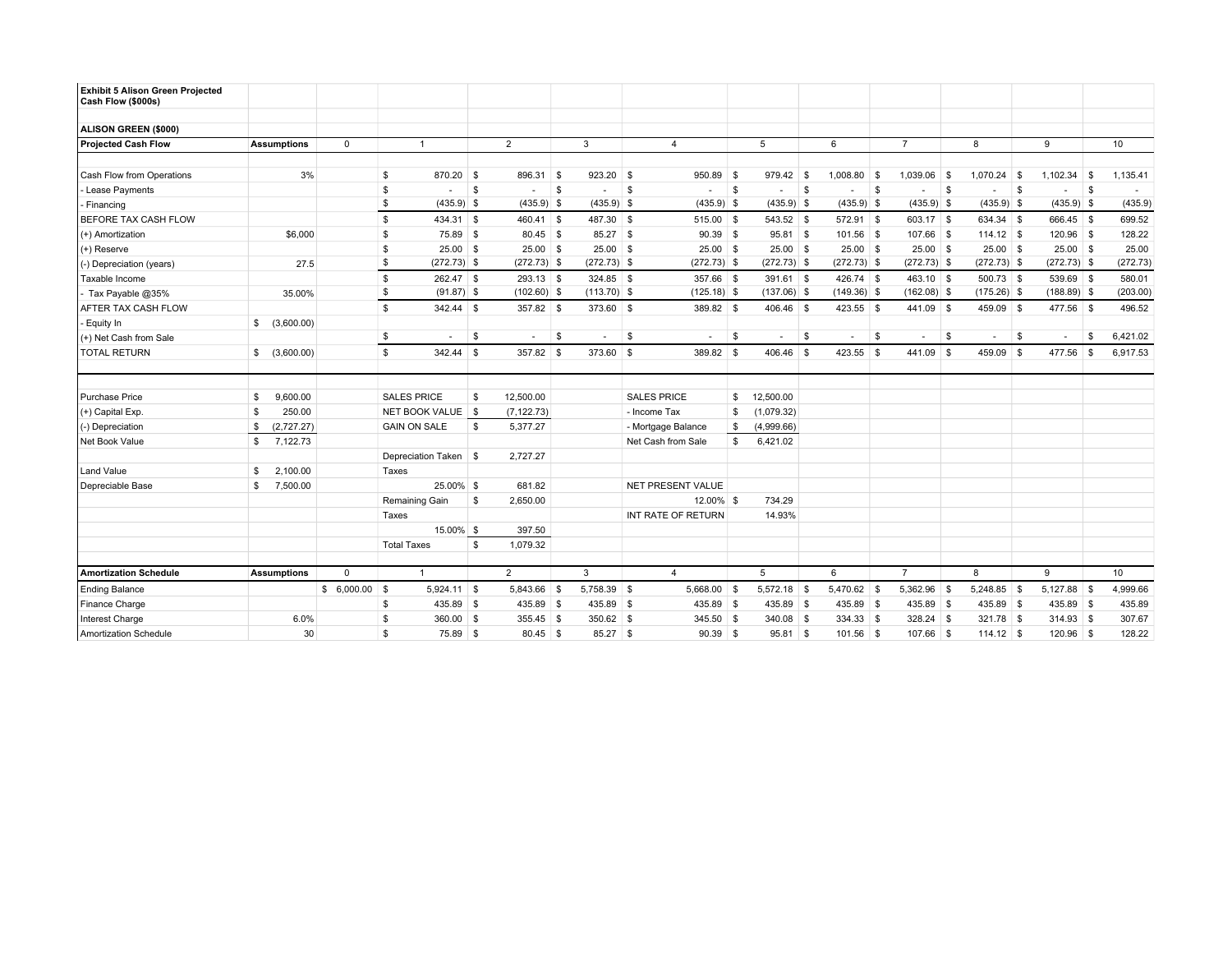| Exhibit 5 900 Stony Walk Projected<br>Cash Flow (\$000s) |                           |              |                           |                 |      |               |                        |              |               |     |               |     |                |     |               |     |               |              |          |
|----------------------------------------------------------|---------------------------|--------------|---------------------------|-----------------|------|---------------|------------------------|--------------|---------------|-----|---------------|-----|----------------|-----|---------------|-----|---------------|--------------|----------|
| 900 STONY WALK (\$000)                                   |                           |              |                           |                 |      |               |                        |              |               |     |               |     |                |     |               |     |               |              |          |
| <b>Projected Cash Flow</b>                               | <b>Assumptions</b>        | $\mathbf 0$  |                           | $\overline{2}$  |      | 3             | $\overline{4}$         |              | 5             |     | 6             |     | $\overline{7}$ |     | 8             |     | 9             |              | 10       |
|                                                          |                           |              |                           |                 |      |               |                        |              |               |     |               |     |                |     |               |     |               |              |          |
| Cash Flow from Operations                                | 3%                        |              | $1,057.20$ \$<br>\$       | 1.088.92        | - \$ | $1,121.58$ \$ | 1.155.23               | - \$         | 1.189.89      | ∣\$ | 1.225.58      | ∣\$ | 1.262.35       | ∣\$ | 1,300.22      | ∣\$ | 1,339.23      | -S           | 1,379.41 |
| - Lease Payments                                         |                           |              | \$<br>÷,                  | \$<br>٠         | \$   | ٠             | S.<br>٠                | $\mathbb{S}$ | $\sim$        | S.  |               | S.  | $\sim$         | S   | $\sim$        | \$  | $\sim$        | $\mathsf{S}$ | $\sim$   |
| - Financing                                              |                           |              | \$<br>$(726.05)$ \$       | $(726.05)$ \$   |      | $(726.05)$ \$ | $(726.05)$ \$          |              | $(726.05)$ \$ |     | $(726.05)$ \$ |     | $(726.05)$ \$  |     | $(726.05)$ \$ |     | $(726.05)$ \$ |              | (726.05) |
| BEFORE TAX CASH FLOW                                     |                           |              | \$<br>$331.15$ \$         | 362.86 \$       |      | 395.53 \$     | 429.18 \$              |              | 463.84 \$     |     | 499.53 \$     |     | 536.30 \$      |     | 574.17 \$     |     | $613.18$ \$   |              | 653.36   |
| (+) Amortization                                         | \$8,000                   |              | S.<br>$206.05$ \$         | $219.44$ \$     |      | 233.71 \$     | 248.90 \$              |              | 265.08 \$     |     | $282.31$ \$   |     | $300.66$ \$    |     | $320.20$ \$   |     | $341.01$ \$   |              | 363.18   |
| (+) Reserve                                              |                           |              | \$<br>$20.10$ \$          | $20.10$ \$      |      | $20.10$ \$    | $20.10$ \$             |              | $20.10$ \$    |     | $20.10$ \$    |     | $20.10$ \$     |     | $20.10$ \$    |     | $20.10$ \$    |              | 20.10    |
| (-) Depreciation (years)                                 | 39.0                      |              | \$<br>$(205.13)$ \$       | $(205.13)$ \$   |      | $(205.13)$ \$ | $(205.13)$ \$          |              | $(205.13)$ \$ |     | $(205.13)$ \$ |     | $(205.13)$ \$  |     | $(205.13)$ \$ |     | $(205.13)$ \$ |              | (205.13) |
| Taxable Income                                           |                           |              | \$<br>352.17 \$           | 397.28 \$       |      | 444.21 \$     | 493.05 \$              |              | 543.89 \$     |     | 596.81 \$     |     | $651.93$ \$    |     | 709.34 \$     |     | 769.16 \$     |              | 831.51   |
| - Tax Payable @35%                                       | 35.00%                    |              | \$<br>$(123.26)$ \$       | $(139.05)$ \$   |      | $(155.47)$ \$ | $(172.57)$ \$          |              | $(190.36)$ \$ |     | $(208.88)$ \$ |     | $(228.18)$ \$  |     | $(248.27)$ \$ |     | $(269.21)$ \$ |              | (291.03) |
| AFTER TAX CASH FLOW                                      |                           |              | \$<br>207.89 \$           | 223.82 \$       |      | 240.06 \$     | $256.61$ \$            |              | 273.48 \$     |     | 290.65 \$     |     | $308.13$ \$    |     | 325.90 \$     |     | 343.97 \$     |              | 362.33   |
| Equity In                                                | \$ (3,500.00)             |              |                           |                 |      |               |                        |              |               |     |               |     |                |     |               |     |               |              |          |
| (+) Net Cash from Sale                                   |                           |              | \$<br>$\sim$              | \$<br>$\sim$    | \$   | $\sim$        | $\mathbb{S}$<br>$\sim$ | \$           | $\sim$        | \$  | $\sim$        | \$  | $\sim$         | \$  | $\sim$        | \$  |               | S            | 8,347.87 |
| <b>TOTAL RETURN</b>                                      | \$ (3,500.00)             |              | \$<br>207.89 \$           | 223.82 \$       |      | 240.06 \$     | $256.61$ \$            |              | 273.48 \$     |     | $290.65$ \$   |     | $308.13$ \$    |     | 325.90 \$     |     | 343.97 \$     |              | 8,710.20 |
|                                                          |                           |              |                           |                 |      |               |                        |              |               |     |               |     |                |     |               |     |               |              |          |
| <b>Purchase Price</b>                                    | \$11,500.00               |              | <b>SALES PRICE</b>        | 14,500.00<br>\$ |      |               | <b>SALES PRICE</b>     | - \$         | 14,500.00     |     |               |     |                |     |               |     |               |              |          |
| $(+)$ Capital Exp.                                       | 201.00<br>\$              |              | NET BOOK VALUE   \$       | (9,649.72)      |      |               | - Income Tax           | \$           | (932.67)      |     |               |     |                |     |               |     |               |              |          |
| (-) Depreciation                                         | (2,051.28)<br>\$          |              | <b>GAIN ON SALE</b>       | \$<br>4,850.28  |      |               | - Mortgage Balance     | \$           | (5,219.46)    |     |               |     |                |     |               |     |               |              |          |
| Net Book Value                                           | 9,649.72<br>\$            |              |                           |                 |      |               | Net Cash from Sale     | \$           | 8,347.87      |     |               |     |                |     |               |     |               |              |          |
|                                                          |                           |              | Depreciation Taken \$     | 2,051.28        |      |               |                        |              |               |     |               |     |                |     |               |     |               |              |          |
| Land Value                                               | 3,500.00<br>\$            |              | Taxes                     |                 |      |               |                        |              |               |     |               |     |                |     |               |     |               |              |          |
| Depreciable Base                                         | $\mathfrak s$<br>8,000.00 |              | 25.00% \$                 | 512.82          |      |               | NET PRESENT VALUE      |              |               |     |               |     |                |     |               |     |               |              |          |
|                                                          |                           |              | Remaining Gain            | 2,799.00<br>\$  |      |               | 12.00% \$              |              | 699.92        |     |               |     |                |     |               |     |               |              |          |
|                                                          |                           |              | Taxes                     |                 |      |               | INT RATE OF RETURN     |              | 14.54%        |     |               |     |                |     |               |     |               |              |          |
|                                                          |                           |              | 15.00% \$                 | 419.85          |      |               |                        |              |               |     |               |     |                |     |               |     |               |              |          |
|                                                          |                           |              | <b>Total Taxes</b>        | \$<br>932.67    |      |               |                        |              |               |     |               |     |                |     |               |     |               |              |          |
|                                                          |                           |              |                           |                 |      |               |                        |              |               |     |               |     |                |     |               |     |               |              |          |
| <b>Amortization Schedule</b>                             | <b>Assumptions</b>        | $\mathbf{0}$ | $\overline{1}$            | 2               |      | 3             | $\overline{4}$         |              | 5             |     | 6             |     | $\overline{7}$ |     | 8             |     | 9             |              | 10       |
| <b>Ending Balance</b>                                    |                           | \$8,000.00   | 7,793.95 \$<br>$\sqrt{3}$ | 7,574.50 \$     |      | 7,340.80 \$   | 7,091.90 \$            |              | $6,826.82$ \$ |     | $6,544.51$ \$ |     | $6,243.85$ \$  |     | $5,923.65$ \$ |     | 5,582.64 \$   |              | 5,219.46 |
| Finance Charge                                           |                           |              | 726.05 \$<br>\$           | 726.05 \$       |      | 726.05 \$     | 726.05 \$              |              | 726.05 \$     |     | 726.05 \$     |     | $726.05$ \$    |     | 726.05 \$     |     | 726.05 \$     |              | 726.05   |
| <b>Interest Charge</b>                                   | 6.5%                      |              | 520.00 \$<br>\$           | 506.61          | ∣\$  | 492.34 \$     | $477.15$ \$            |              | 460.97 \$     |     | $443.74$ \$   |     | 425.39 \$      |     | 405.85 \$     |     | 385.04 \$     |              | 362.87   |
| Amortization Schedule                                    | 20 <sup>°</sup>           |              | \$<br>$206.05$ \$         | $219.44$ \$     |      | $233.71$ \$   | 248.90 \$              |              | 265.08 \$     |     | $282.31$ \$   |     | $300.66$ \$    |     | $320.20$ \$   |     | $341.01$ \$   |              | 363.18   |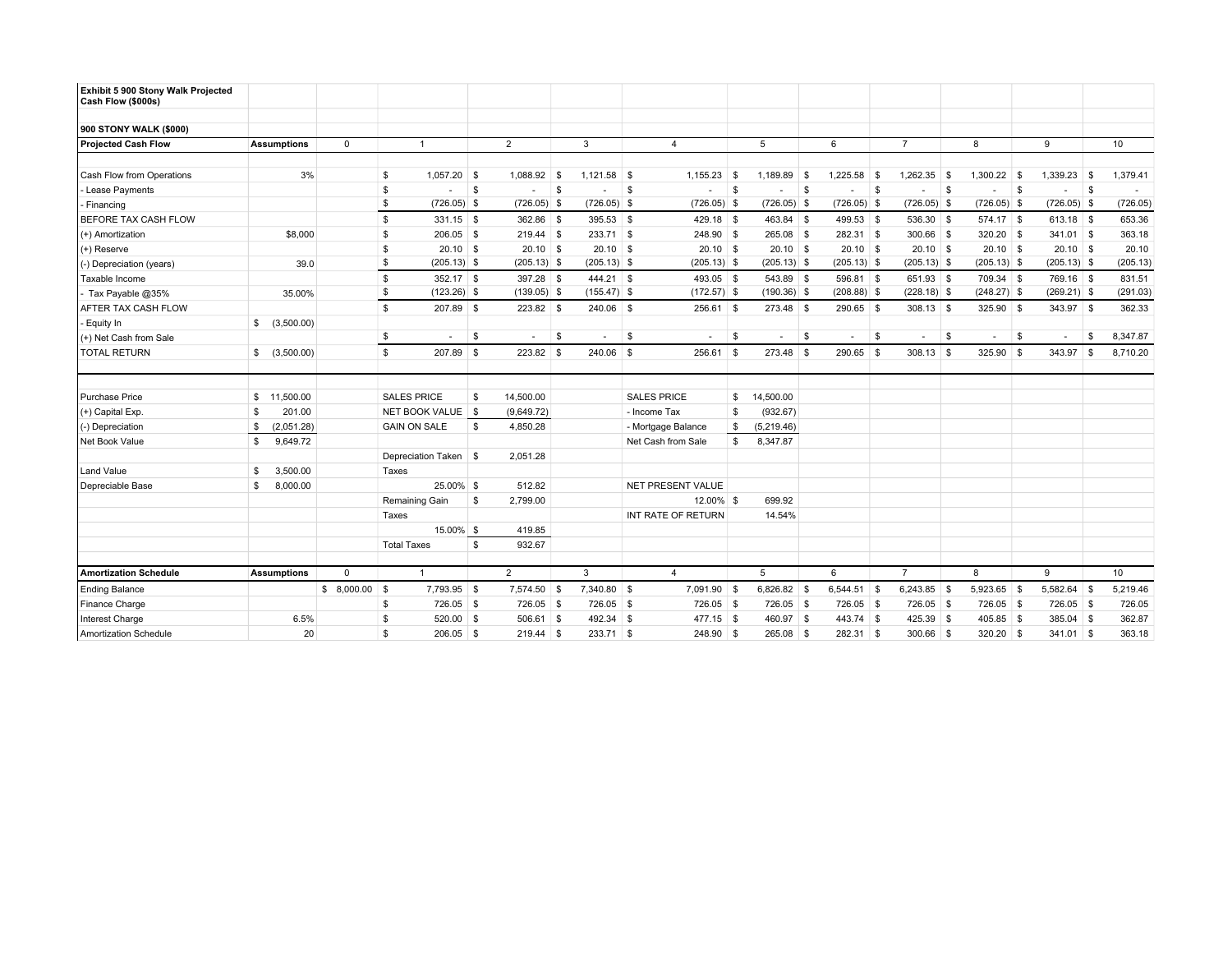| <b>Exhibit 5 Ivy Terrace Projected Cash</b><br><b>Flow (\$000s)</b> |                    |             |                       |                 |          |               |                        |      |               |               |          |                          |               |               |     |          |
|---------------------------------------------------------------------|--------------------|-------------|-----------------------|-----------------|----------|---------------|------------------------|------|---------------|---------------|----------|--------------------------|---------------|---------------|-----|----------|
|                                                                     |                    |             |                       |                 |          |               |                        |      |               |               |          |                          |               |               |     |          |
| Ivy Terrace (\$000)                                                 |                    |             |                       |                 |          |               |                        |      |               |               |          |                          |               |               |     |          |
| <b>Projected Cash Flow</b>                                          | <b>Assumptions</b> | $\mathbf 0$ | $\overline{1}$        | $\overline{2}$  |          | 3             | $\overline{4}$         |      | 5             | 6             |          | $\overline{7}$           | 8             | 9             |     | 10       |
|                                                                     |                    |             |                       |                 |          |               |                        |      |               |               |          |                          |               |               |     |          |
| Cash Flow from Operations                                           |                    | 3%          | \$<br>765.70 \$       | 788.67 \$       |          | 812.33 \$     | 836.70 \$              |      | 861.80 \$     | 887.66 \$     |          | $914.29$ \$              | $941.71$ \$   | $969.97$ \$   |     | 999.06   |
| - Lease Payments                                                    |                    |             | \$<br>$(30.00)$ \$    | $(30.00)$ \$    |          | $(30.00)$ \$  | $(30.00)$ \$           |      | $(30.00)$ \$  | $(30.00)$ \$  |          | $(30.00)$ \$             | $(30.00)$ \$  | $(30.00)$ \$  |     | (30.00)  |
| Financing                                                           |                    |             | \$<br>$(399.57)$ \$   | $(399.57)$ \$   |          | $(399.57)$ \$ | $(399.57)$ \$          |      | $(399.57)$ \$ | $(399.57)$ \$ |          | $(399.57)$ \$            | $(399.57)$ \$ | $(399.57)$ \$ |     | (399.57) |
| BEFORE TAX CASH FLOW                                                |                    |             | \$<br>$336.13$ \$     | $359.10$ \$     |          | 382.76 \$     | $407.13$ \$            |      | 432.23 \$     | 458.09 \$     |          | 484.72 \$                | $512.15$ \$   | 540.40 \$     |     | 569.50   |
| (+) Amortization                                                    | \$5,500            |             | \$<br>69.57 \$        | $73.74$ \$      |          | 78.17 \$      | 82.86 \$               |      | 87.83 \$      | $93.10$ \$    |          | $98.68$ \$               | $104.61$ \$   | $110.88$ \$   |     | 117.54   |
| (+) Reserve                                                         |                    |             | \$<br>$20.00$ \$      | $20.00$ \$      |          | $20.00$ \$    | $20.00$ \$             |      | $20.00$ \$    | $20.00$ \$    |          | $20.00$ \$               | $20.00$ \$    | $20.00$ \$    |     | 20.00    |
| (-) Depreciation (years)                                            |                    | 27.5        | \$<br>$(305.45)$ \$   | $(305.45)$ \$   |          | $(305.45)$ \$ | $(305.45)$ \$          |      | $(305.45)$ \$ | $(305.45)$ \$ |          | $(305.45)$ \$            | $(305.45)$ \$ | $(305.45)$ \$ |     | (305.45) |
| Taxable Income                                                      |                    |             | \$<br>$120.25$ \$     | $147.39$ \$     |          | $175.48$ \$   | $204.54$ \$            |      | $234.61$ \$   | $265.73$ \$   |          | $297.95$ \$              | $331.30$ \$   | $365.82$ \$   |     | 401.58   |
| Tax Payable @35%                                                    | 35.00%             |             | \$<br>$(42.09)$ \$    | $(51.59)$ \$    |          | $(61.42)$ \$  | $(71.59)$ \$           |      | $(82.11)$ \$  | $(93.01)$ \$  |          | $(104.28)$ \$            | $(115.95)$ \$ | $(128.04)$ \$ |     | (140.55) |
| AFTER TAX CASH FLOW                                                 |                    |             | \$<br>294.05 \$       | $307.52$ \$     |          | $321.35$ \$   | $335.54$ \$            |      | $350.12$ \$   | 365.08 \$     |          | $380.44$ \$              | $396.19$ \$   | 412.36 \$     |     | 428.94   |
| Equity In                                                           | (2,900.00)<br>\$   |             |                       |                 |          |               |                        |      |               |               |          |                          |               |               |     |          |
| (+) Net Cash from Sale                                              |                    |             | \$<br>$\sim$          | \$<br>$\sim$    | \$       | $\sim$        | $\mathbb{S}$<br>$\sim$ | \$   | $\sim$        | \$<br>$\sim$  | <b>S</b> | $\overline{\phantom{a}}$ | \$<br>$\sim$  | \$<br>٠       | -S  | 4,868.34 |
| <b>TOTAL RETURN</b>                                                 | \$ (2,900.00)      |             | \$<br>$294.05$ \$     | $307.52$ \$     |          | $321.35$ \$   | 335.54 \$              |      | $350.12$ \$   | $365.08$ \$   |          | $380.44$ \$              | $396.19$ \$   | 412.36        | ∣\$ | 5,297.28 |
|                                                                     |                    |             |                       |                 |          |               |                        |      |               |               |          |                          |               |               |     |          |
| <b>Purchase Price</b>                                               | 8,400.00<br>\$     |             | <b>SALES PRICE</b>    | 10,500.00<br>\$ |          |               | <b>SALES PRICE</b>     | - \$ | 10,500.00     |               |          |                          |               |               |     |          |
| (+) Capital Exp.                                                    | 200.00<br>\$       |             | NET BOOK VALUE   \$   | (5,545.45)      |          |               | - Income Tax           | \$   | (1,048.64)    |               |          |                          |               |               |     |          |
| (-) Depreciation                                                    | (3,054.55)<br>\$   |             | <b>GAIN ON SALE</b>   | \$<br>4,954.55  |          |               | - Mortgage Balance     | \$   | (4,583.03)    |               |          |                          |               |               |     |          |
| Net Book Value                                                      | 5,545.45<br>\$     |             |                       |                 |          |               | Net Cash from Sale     | \$   | 4,868.34      |               |          |                          |               |               |     |          |
|                                                                     |                    |             | Depreciation Taken \$ | 3,054.55        |          |               |                        |      |               |               |          |                          |               |               |     |          |
| Land Value                                                          | \$<br>$\sim$       |             | Taxes                 |                 |          |               |                        |      |               |               |          |                          |               |               |     |          |
| Depreciable Base                                                    | 8,400.00<br>\$     |             | 25.00% \$             | 763.64          |          |               | NET PRESENT VALUE      |      |               |               |          |                          |               |               |     |          |
|                                                                     |                    |             | Remaining Gain        | -S<br>1,900.00  |          |               | 12.00% \$              |      | 619.68        |               |          |                          |               |               |     |          |
|                                                                     |                    |             | Taxes                 |                 |          |               | INT RATE OF RETURN     |      | 15.13%        |               |          |                          |               |               |     |          |
|                                                                     |                    |             | 15.00% \$             | 285.00          |          |               |                        |      |               |               |          |                          |               |               |     |          |
|                                                                     |                    |             | <b>Total Taxes</b>    | \$<br>1,048.64  |          |               |                        |      |               |               |          |                          |               |               |     |          |
|                                                                     |                    |             |                       |                 |          |               |                        |      |               |               |          |                          |               |               |     |          |
| <b>Amortization Schedule</b>                                        | <b>Assumptions</b> | $\mathbf 0$ | $\mathbf{1}$          | $\overline{2}$  |          | 3             | $\overline{4}$         |      | 5             | 6             |          | $\overline{7}$           | 8             | 9             |     | 10       |
| <b>Ending Balance</b>                                               |                    | \$5,500.00  | $5,430.43$ \$<br>\$   | 5,356.69 \$     |          | 5,278.52 \$   | 5,195.66 \$            |      | $5,107.83$ \$ | $5,014.73$ \$ |          | $4,916.05$ \$            | $4,811.44$ \$ | 4,700.56 \$   |     | 4,583.03 |
| Finance Charge                                                      |                    |             | 399.57 \$<br>\$       | 399.57 \$       |          | 399.57 \$     | 399.57 \$              |      | 399.57 \$     | $399.57$ \$   |          | $399.57$ \$              | 399.57 \$     | 399.57 \$     |     | 399.57   |
| Interest Charge                                                     | 6.0%               |             | \$<br>330.00 \$       | 325.83          | <b>S</b> | $321.40$ \$   | $316.71$ \$            |      | $311.74$ \$   | $306.47$ \$   |          | $300.88$ \$              | 294.96 \$     | 288.69 \$     |     | 282.03   |
| Amortization Schedule                                               |                    | 30          | \$<br>69.57 \$        | $73.74$ \$      |          | $78.17$ \$    | $82.86$ \$             |      | $87.83$ \$    | $93.10$ \$    |          | $98.68$ \$               | $104.61$ \$   |               |     | 117.54   |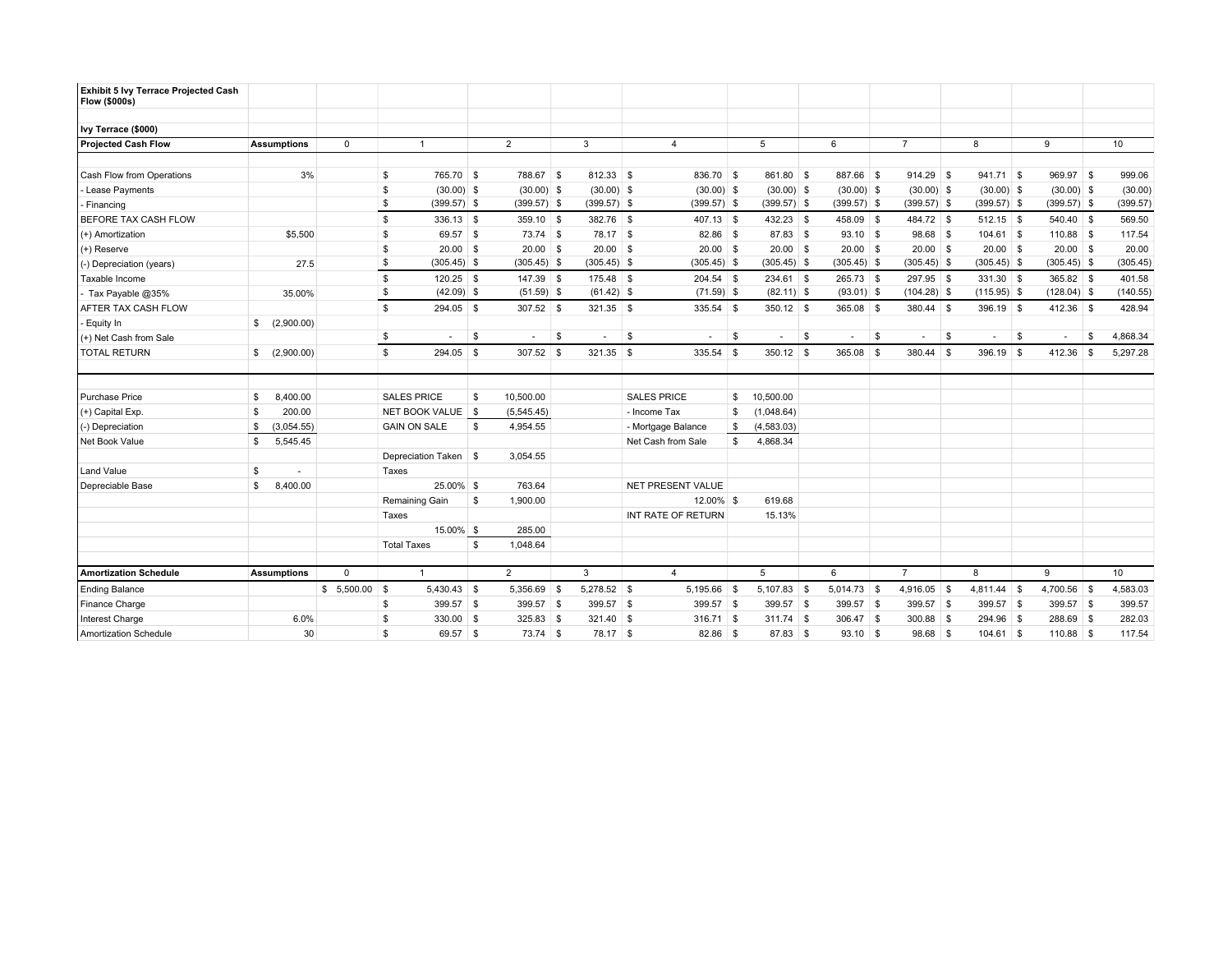| <b>Exhibit 5 The Fowler Building</b><br>Projected Cash Flow (\$000s) |                    |             |                             |                 |               |                        |                   |               |                |               |          |               |    |          |
|----------------------------------------------------------------------|--------------------|-------------|-----------------------------|-----------------|---------------|------------------------|-------------------|---------------|----------------|---------------|----------|---------------|----|----------|
| The Fowler Building (\$000)                                          |                    |             |                             |                 |               |                        |                   |               |                |               |          |               |    |          |
| <b>Projected Cash Flow</b>                                           | <b>Assumptions</b> | $\mathbf 0$ | $\mathbf{1}$                | $\overline{2}$  | 3             | $\overline{4}$         | 5                 | 6             | $\overline{7}$ | 8             |          | 9             |    | 10       |
|                                                                      |                    |             |                             |                 |               |                        |                   |               |                |               |          |               |    |          |
| Cash Flow from Operations                                            | 4%                 |             | 788.30 \$<br>\$             | 819.83 \$       | 852.63 \$     | 886.73 \$              | $922.20$ \$       | 959.09 \$     | 997.45 \$      | 1,037.35      | <b>S</b> | 1,078.84      | -S | 1,122.00 |
| - Lease Payments                                                     |                    |             | <b>S</b><br>$(70.00)$ \$    | $(70.00)$ \$    | $(70.00)$ \$  | $(70.00)$ \$           | $(70.00)$ \$      | $(70.00)$ \$  | $(70.00)$ \$   | $(70.00)$ \$  |          | $(70.00)$ \$  |    | (70.00)  |
| Financing                                                            |                    |             | \$<br>$(627.97)$ \$         | $(627.97)$ \$   | $(627.97)$ \$ | $(627.97)$ \$          | $(627.97)$ \$     | $(627.97)$ \$ | $(627.97)$ \$  | $(627.97)$ \$ |          | $(627.97)$ \$ |    | (627.97) |
| BEFORE TAX CASH FLOW                                                 |                    |             | $\mathfrak s$<br>$90.33$ \$ | $121.86$ \$     | 154.65 \$     | 188.76 \$              | $224.22$ \$       | $261.11$ \$   | 299.48 \$      | $339.37$ \$   |          | 380.87 \$     |    | 424.02   |
| (+) Amortization                                                     | \$7,000            |             | S.<br>$102.97$ \$           | $110.70$ \$     | $119.00$ \$   | $127.93$ \$            | 137.52 \$         | 147.83 \$     | 158.92 \$      | 170.84 \$     |          | $183.65$ \$   |    | 197.43   |
| $(+)$ Reserve                                                        |                    |             | \$<br>$15.00$ \$            | $15.00$ \$      | $15.00$ \$    | $15.00$ \$             | $15.00$ \$        | $15.00$ \$    | $15.00$ \$     | $15.00$ \$    |          | $15.00$ \$    |    | 15.00    |
| (-) Depreciation (years)                                             | 39.0               |             | \$<br>$(241.03)$ \$         | $(241.03)$ \$   | $(241.03)$ \$ | $(241.03)$ \$          | $(241.03)$ \$     | $(241.03)$ \$ | $(241.03)$ \$  | $(241.03)$ \$ |          | $(241.03)$ \$ |    | (241.03) |
| Taxable Income                                                       |                    |             | \$<br>$(32.73)$ \$          | $6.53$ \$       | $47.63$ \$    | $90.66$ \$             | 135.72 \$         | 182.92 \$     | $232.37$ \$    | 284.19 \$     |          | 338.50 \$     |    | 395.42   |
| Tax Payable @35%                                                     | 35.00%             |             | \$<br>$11.45$ \$            | $(2.29)$ \$     | $(16.67)$ \$  | $(31.73)$ \$           | $(47.50)$ \$      | $(64.02)$ \$  | $(81.33)$ \$   | $(99.47)$ \$  |          | $(118.47)$ \$ |    | (138.40) |
| AFTER TAX CASH FLOW                                                  |                    |             | \$<br>$101.78$ \$           | $119.57$ \$     | 137.98 \$     | 157.03 \$              | 176.72 \$         | 197.09 \$     | $218.15$ \$    | 239.91 \$     |          | 262.39 \$     |    | 285.62   |
| Equity In                                                            | \$ (2,400.00)      |             |                             |                 |               |                        |                   |               |                |               |          |               |    |          |
| (+) Net Cash from Sale                                               |                    |             | \$<br>$\sim$                | \$<br>$\sim$    | \$<br>$\sim$  | $\mathbb{S}$<br>$\sim$ | \$<br>$\sim$      | \$<br>$\sim$  | \$<br>$\sim$   | \$<br>$\sim$  | \$       | $\sim$        | S  | 6,591.73 |
| <b>TOTAL RETURN</b>                                                  | \$ (2,400.00)      |             | \$<br>$101.78$ \$           | $119.57$ \$     | 137.98 \$     | 157.03 \$              | 176.72 \$         | $197.09$ \$   | $218.15$ \$    | 239.91 \$     |          | 262.39 \$     |    | 6,877.35 |
|                                                                      |                    |             |                             |                 |               |                        |                   |               |                |               |          |               |    |          |
| Purchase Price                                                       | 9,400.00<br>\$     |             | <b>SALES PRICE</b>          | 13,300.00<br>\$ |               | <b>SALES PRICE</b>     | \$<br>13,300.00   |               |                |               |          |               |    |          |
| (+) Capital Exp.                                                     | 150.00<br>\$       |             | NET BOOK VALUE   \$         | (7, 139.74)     |               | - Income Tax           | \$<br>(1, 165.06) |               |                |               |          |               |    |          |
| (-) Depreciation                                                     | (2,410.26)<br>\$   |             | <b>GAIN ON SALE</b>         | \$<br>6,160.26  |               | - Mortgage Balance     | \$<br>(5,543.21)  |               |                |               |          |               |    |          |
| Net Book Value                                                       | 7,139.74<br>\$     |             |                             |                 |               | Net Cash from Sale     | \$<br>6,591.73    |               |                |               |          |               |    |          |
|                                                                      |                    |             | Depreciation Taken \$       | 2,410.26        |               |                        |                   |               |                |               |          |               |    |          |
| Land Value                                                           | \$<br>$\sim$       |             | Taxes                       |                 |               |                        |                   |               |                |               |          |               |    |          |
| Depreciable Base                                                     | 9,400.00<br>\$     |             | 25.00% \$                   | 602.56          |               | NET PRESENT VALUE      |                   |               |                |               |          |               |    |          |
|                                                                      |                    |             | Remaining Gain              | \$<br>3,750.00  |               | 12.00% \$              | 688.85            |               |                |               |          |               |    |          |
|                                                                      |                    |             | Taxes                       |                 |               | INT RATE OF RETURN     | 15.38%            |               |                |               |          |               |    |          |
|                                                                      |                    |             | 15.00% \$                   | 562.50          |               |                        |                   |               |                |               |          |               |    |          |
|                                                                      |                    |             | <b>Total Taxes</b>          | \$<br>1,165.06  |               |                        |                   |               |                |               |          |               |    |          |
|                                                                      |                    |             |                             |                 |               |                        |                   |               |                |               |          |               |    |          |
| <b>Amortization Schedule</b>                                         | <b>Assumptions</b> | $\mathbf 0$ | $\overline{1}$              | $\overline{2}$  | 3             | $\overline{4}$         | 5                 | 6             | $\overline{7}$ | 8             |          | 9             |    | 10       |
| <b>Ending Balance</b>                                                |                    | \$ 7,000.00 | 6,897.03 \$<br><b>S</b>     | 6,786.33 \$     | 6,667.33 \$   | 6,539.40 \$            | $6,401.88$ \$     | $6,254.05$ \$ | $6,095.13$ \$  | 5,924.29 \$   |          | 5,740.63 \$   |    | 5,543.21 |
| Finance Charge                                                       |                    |             | 627.97 \$<br>\$             | 627.97 \$       | 627.97 \$     | 627.97 \$              | 627.97 \$         | 627.97 \$     | 627.97 \$      | 627.97 \$     |          | 627.97 \$     |    | 627.97   |
| Interest Charge                                                      | 7.5%               |             | \$<br>525.00 \$             | 517.28 \$       | 508.97 \$     | $500.05$ \$            | 490.46 \$         | $480.14$ \$   | 469.05 \$      | $457.13$ \$   |          | 444.32 \$     |    | 430.55   |
| Amortization Schedule                                                | 25                 |             | \$<br>$102.97$ \$           | $110.70$ \$     | $119.00$ \$   | 127.93 \$              | $137.52$ \$       | $147.83$ \$   | $158.92$ \$    | $170.84$ \$   |          | $183.65$ \$   |    | 197.43   |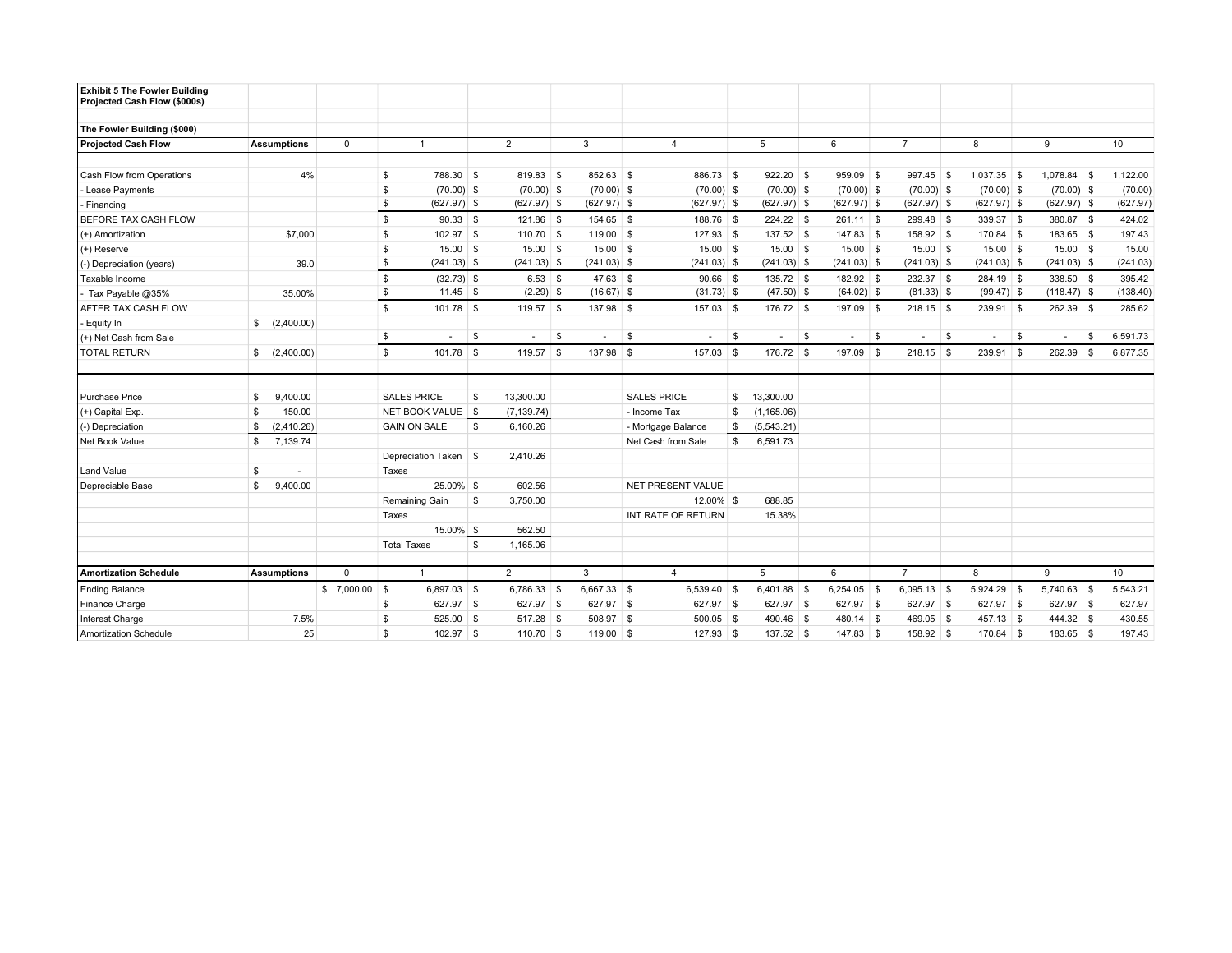| <b>Exhibit 6 Financial Analysis</b>      | <b>Alison Green</b> | 900 Stony Walk  | <b>Ivy Terrace</b> |    | <b>The Fowler Building</b> |
|------------------------------------------|---------------------|-----------------|--------------------|----|----------------------------|
| <b>Equity Required</b>                   | \$<br>3,600,000     | \$<br>3,500,000 | \$<br>2,900,000    | \$ | 2,400,000                  |
| <b>Simple Return Measures</b>            |                     |                 |                    |    |                            |
| Capitalization Rate - Purchase           | 9.06%               | 9.19%           | 9.12%              |    | 8.39%                      |
| Capitalization Rate - Sale               | 9.083%              | 9.513%          | 9.515%             |    | 8.436%                     |
| Cash-on-Cash Return (Year 1)             | 12.06%              | 9.46%           | 11.59%             |    | 3.76%                      |
| Increase in Capital Value                | 30.21%              | 26.09%          | 25.00%             |    | 41.49%                     |
|                                          |                     |                 |                    |    |                            |
| <b>Discounted Return Measures</b>        |                     |                 |                    |    |                            |
| Internal Rate of Return                  | 14.93%              | 14.54%          | 15.13%             |    | 15.38%                     |
| Net Present Value @ 12%                  | \$<br>$734.29$ \$   | 699.92          | \$<br>619.68       | -S | 688.85                     |
| Profitability Index (NPV/Initial Equity) | 20.40%              | 20.00%          | 21.37%             |    | 28.70%                     |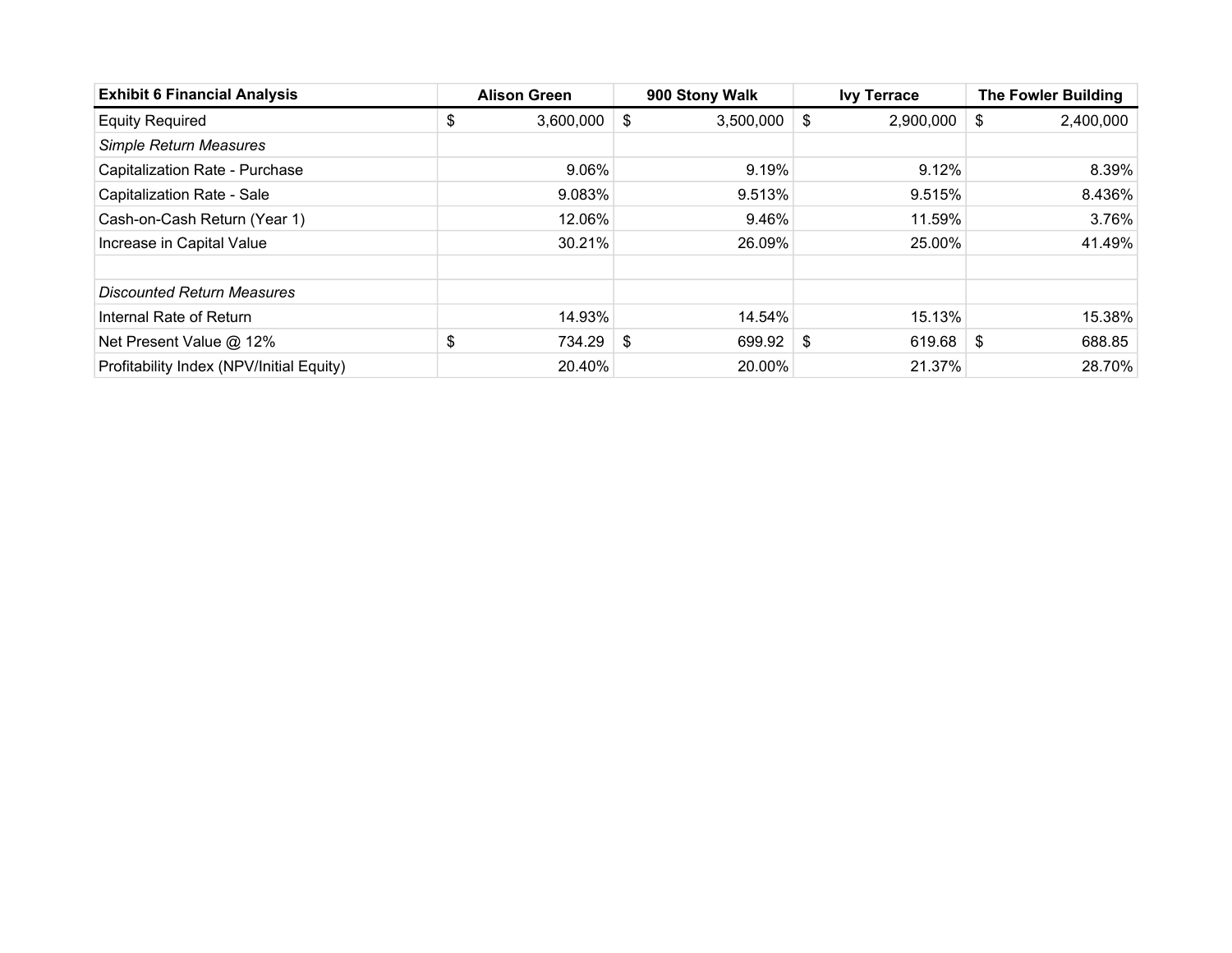| <b>Exhibit 7 Investment Ranking</b>      | <b>Alison Green</b> | 900 Stony Walk | <b>Ivy Terrace</b> | <b>The Fowler Building</b> |
|------------------------------------------|---------------------|----------------|--------------------|----------------------------|
| Simple Return Measures                   |                     |                |                    |                            |
| Capitalization Rate - Purchase           | 3.0                 | 1.0            | 2.0                | 4.0                        |
| Capitalization Rate - Sale               | 2.0                 | 3.0            | 4.0                | 1.0                        |
| Cash-on-Cash Return (Year 1)             | 1.0                 | 3.0            | 2.0                | 4.0                        |
| Increase in Capital Value                | 2.0                 | 3.0            | 4.0                | 1.0                        |
|                                          |                     |                |                    |                            |
| <b>Discounted Return Measures</b>        |                     |                |                    |                            |
| Internal Rate of Return                  | 3.0                 | 4.0            | 2.0                | 1.0                        |
| Net Present Value @ 12%                  | 1.0                 | 2.0            | 4.0                | 3.0                        |
| Profitability Index (NPV/Initial Equity) | 3.0                 | 4.0            | 2.0                | 1.0                        |
|                                          |                     |                |                    |                            |
| <b>Notes</b>                             |                     |                |                    |                            |
| Mode                                     | 3                   | 3              |                    |                            |
| Mean                                     | 2.1                 | 2.9            | 2.9                | 2.1                        |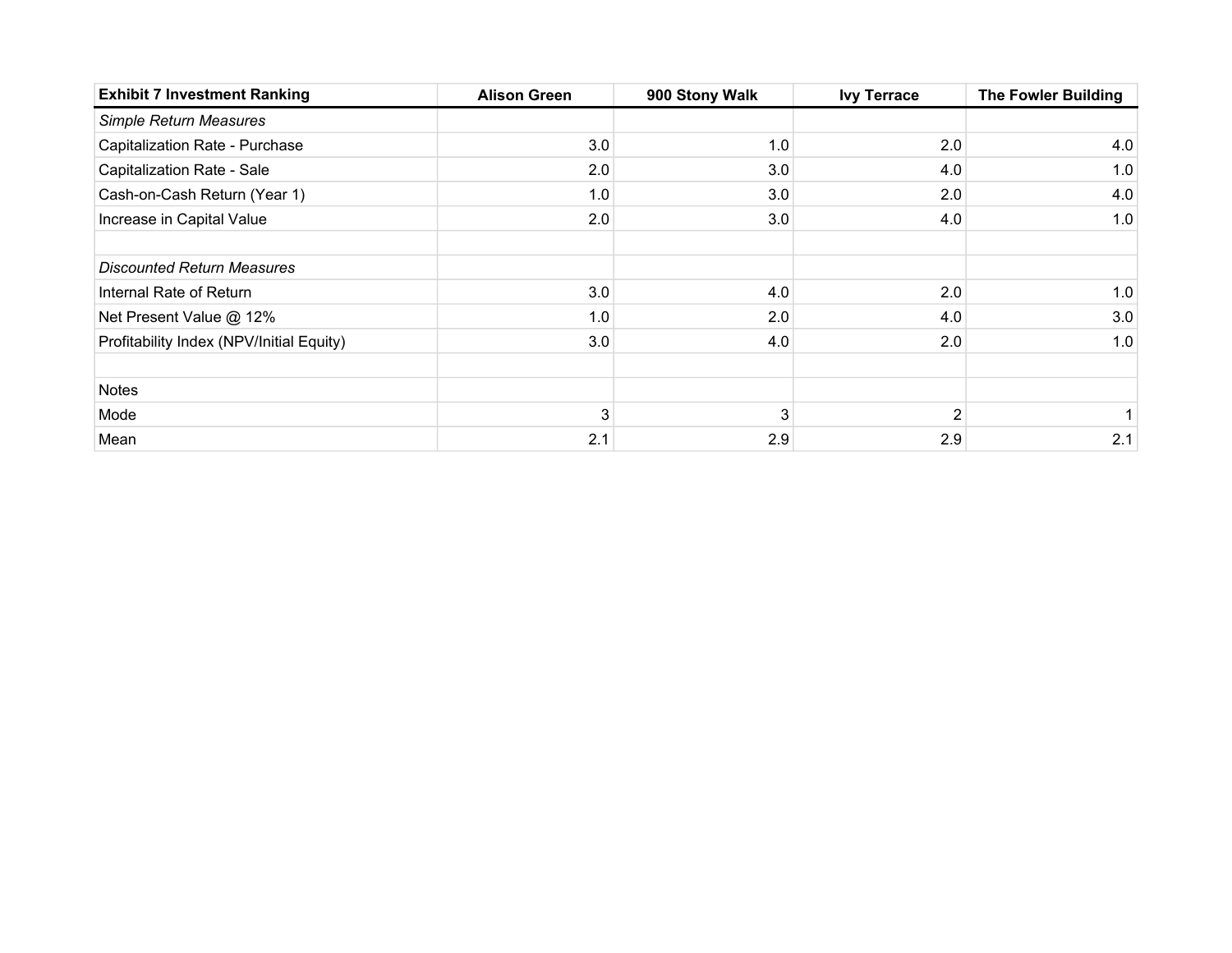| Exhibit 8 Breakdown of 14.93% Intenal Rate of Return (\$000) |                             |               |    |                   |      |                 |                |                   |  |                          |              |                          |      |               |    |                   |
|--------------------------------------------------------------|-----------------------------|---------------|----|-------------------|------|-----------------|----------------|-------------------|--|--------------------------|--------------|--------------------------|------|---------------|----|-------------------|
| <b>Allison Green</b>                                         | <b>IRR</b>                  |               |    | 14.93%            |      |                 |                |                   |  |                          |              |                          |      |               |    |                   |
|                                                              | <b>Cash Flow Before Tax</b> |               |    | <b>Income Tax</b> |      |                 | <b>Futures</b> |                   |  |                          | <b>Total</b> |                          |      |               |    |                   |
| Year                                                         |                             | <b>Actual</b> |    | <b>Discounted</b> |      | <b>Actual</b>   |                | <b>Discounted</b> |  | <b>Actual</b>            |              | <b>Discounted</b>        |      | <b>Actual</b> |    | <b>Discounted</b> |
|                                                              | \$                          | 434.31        | \$ | 377.90            | - \$ | $(91.87)$ \$    |                | $(79.93)$ \$      |  | $\overline{\phantom{a}}$ | \$           | $\overline{\phantom{a}}$ | \$   | 342.44        | \$ | 297.97            |
| 2                                                            | \$                          | 460.41        | \$ | 348.59            | - \$ | $(102.60)$ \$   |                | $(77.68)$ \$      |  | $\blacksquare$           | \$           | $\blacksquare$           | \$   | 357.82        | \$ | 270.91            |
| 3                                                            | \$                          | 487.30        | \$ | 321.03            | - \$ | $(113.70)$ \$   |                | $(74.90)$ \$      |  | $\blacksquare$           | \$           | $\blacksquare$           | \$   | 373.60        | \$ | 246.13            |
| $\overline{4}$                                               | \$                          | 515.00        | \$ | 295.21            | - \$ | $(125.18)$ \$   |                | $(71.76)$ \$      |  | $\overline{\phantom{a}}$ | \$           | $\overline{\phantom{a}}$ | \$   | 389.82        | \$ | 223.46            |
| 5                                                            | \$                          | 543.52        | \$ | $271.10$ \ \$     |      | $(137.06)$ \$   |                | $(68.37)$ \$      |  | $\overline{\phantom{a}}$ | \$           | $\overline{\phantom{a}}$ | \$   | 406.46        | \$ | 202.74            |
| 6                                                            | \$                          | 572.91        | \$ | $248.65$ \$       |      | $(149.36)$ \$   |                | $(64.82)$ \$      |  | $\blacksquare$           | \$           | $\blacksquare$           | \$   | 423.55        | \$ | 183.82            |
| $\overline{7}$                                               | \$                          | 603.17        | \$ | $227.78$ \$       |      | $(162.08)$ \$   |                | $(61.21)$ \$      |  | $\blacksquare$           | \$           | $\blacksquare$           | \$   | 441.09        | S. | 166.57            |
| 8                                                            | \$                          | 634.34        | \$ | $208.44$ \ \$     |      | $(175.26)$ \$   |                | $(57.59)$ \$      |  | $\blacksquare$           | \$           | $\blacksquare$           | \$   | 459.09        | \$ | 150.85            |
| 9                                                            | \$                          | 666.45        | \$ | $190.55$ \$       |      | $(188.89)$ \$   |                | $(54.01)$ \$      |  | $\blacksquare$           | \$           |                          | \$   | 477.56        | S  | 136.54            |
| 10                                                           | \$                          | 699.52        | \$ | $174.03$ \$       |      | $(203.00)$ \$   |                | $(50.51)$ \$      |  | 6,421.02                 | \$           | 1,597.48                 | S    | 6,917.53      | \$ | 1,721.00          |
| <b>Total</b>                                                 | \$                          | 5,616.93      | \$ | $2,663.30$ \ \$   |      | $(1,449.00)$ \$ |                | $(660.77)$ \$     |  | 6,421.02                 | \$           | 1,597.48                 | - \$ | 10,588.95     | \$ | 3,600.00          |
| Percent                                                      |                             |               |    | 73.98%            |      |                 |                | $-18.35%$         |  |                          |              | 44.37%                   |      |               |    | 100.00%           |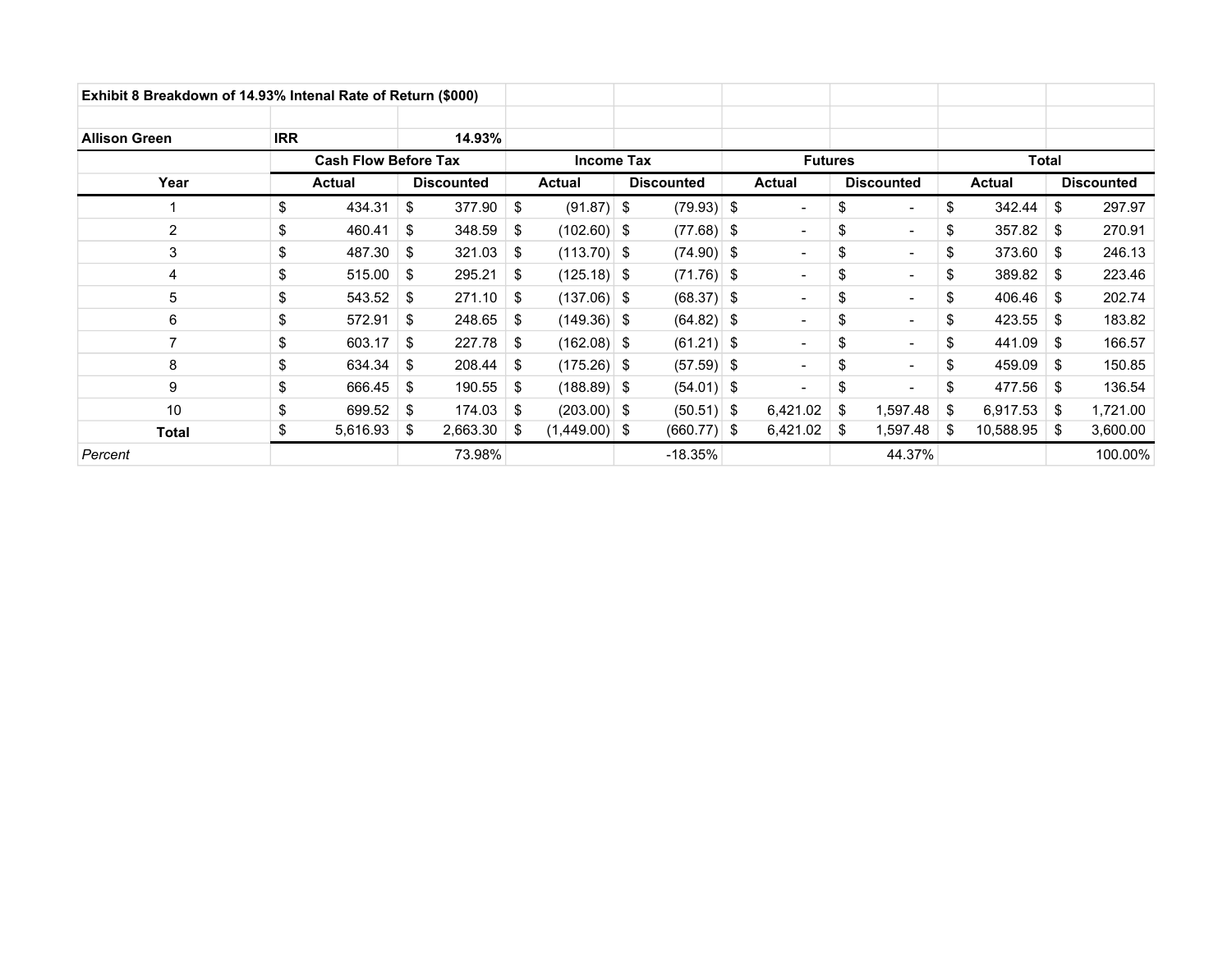| Exhibit 8 Breakdown of 14.54% Intenal Rate of Return (\$000) |                             |               |    |                   |      |                 |                |                   |               |                          |                   |                          |      |               |    |                   |  |
|--------------------------------------------------------------|-----------------------------|---------------|----|-------------------|------|-----------------|----------------|-------------------|---------------|--------------------------|-------------------|--------------------------|------|---------------|----|-------------------|--|
| 900 Stony Walk                                               | <b>IRR</b>                  |               |    | 14.54%            |      |                 |                |                   |               |                          |                   |                          |      |               |    |                   |  |
|                                                              | <b>Cash Flow Before Tax</b> |               |    | <b>Income Tax</b> |      |                 | <b>Futures</b> |                   |               |                          | <b>Total</b>      |                          |      |               |    |                   |  |
| Year                                                         |                             | <b>Actual</b> |    | <b>Discounted</b> |      | <b>Actual</b>   |                | <b>Discounted</b> | <b>Actual</b> |                          | <b>Discounted</b> |                          |      | <b>Actual</b> |    | <b>Discounted</b> |  |
|                                                              | \$                          | 331.15        | \$ | 289.11            | \$   | $(123.26)$ \$   |                | $(107.61)$ \$     |               | $\overline{\phantom{a}}$ | \$                | $\overline{\phantom{a}}$ | \$   | 207.89        | \$ | 181.50            |  |
| 2                                                            | \$                          | 362.86        | \$ | 276.59            | - \$ | $(139.05)$ \$   |                | $(105.99)$ \$     |               | $\blacksquare$           | \$                | $\blacksquare$           | \$   | 223.82        | \$ | 170.60            |  |
| 3                                                            | \$                          | 395.53        | \$ | $263.22$ \$       |      | $(155.47)$ \$   |                | $(103.46)$ \$     |               | $\blacksquare$           | \$                | $\blacksquare$           | \$   | 240.06        | \$ | 159.75            |  |
| 4                                                            | \$                          | 429.18        | \$ | $249.35$ \$       |      | $(172.57)$ \$   |                | $(100.26)$ \$     |               | $\overline{\phantom{a}}$ | \$                | $\overline{\phantom{a}}$ | \$   | 256.61        | \$ | 149.09            |  |
| 5                                                            | \$                          | 463.84        | \$ | $235.28$ \$       |      | $(190.36)$ \$   |                | $(96.56)$ \$      |               | $\overline{\phantom{a}}$ | \$                | $\overline{\phantom{a}}$ | \$   | 273.48        | \$ | 138.72            |  |
| 6                                                            | \$                          | 499.53        | \$ | $221.22$ \$       |      | $(208.88)$ \$   |                | $(92.51)$ \$      |               | $\blacksquare$           | \$                | $\blacksquare$           | \$   | 290.65        | \$ | 128.72            |  |
| $\overline{7}$                                               | \$                          | 536.30        | \$ | $207.35$ \$       |      | $(228.18)$ \$   |                | $(88.22)$ \$      |               | $\blacksquare$           | \$                | $\overline{\phantom{a}}$ | \$   | 308.13        | S. | 119.13            |  |
| 8                                                            | \$                          | 574.17        | \$ | $193.82$ \$       |      | $(248.27)$ \$   |                | $(83.81)$ \$      |               | $\overline{\phantom{a}}$ | \$                | $\blacksquare$           | \$   | 325.90        | \$ | 110.01            |  |
| 9                                                            | \$                          | 613.18        | \$ | $180.71$ \$       |      | $(269.21)$ \$   |                | $(79.34)$ \$      |               | $\blacksquare$           | \$                |                          | \$   | 343.97        | \$ | 101.37            |  |
| 10                                                           | \$                          | 653.36        | \$ | $168.11$ \ \$     |      | $(291.03)$ \$   |                | $(74.88)$ \$      |               | 8,347.87                 | \$                | 2,147.88                 | S    | 8,710.20      | \$ | 2,241.11          |  |
| <b>Total</b>                                                 | \$                          | 4,859.10      | \$ | 2,284.75          | - S  | $(2,026.28)$ \$ |                | $(932.64)$ \$     |               | 8,347.87                 | \$                | 2,147.88                 | - \$ | 11,180.70     | \$ | 3,500.00          |  |
| Percent                                                      |                             |               |    | 65.28%            |      |                 |                | $-26.65%$         |               |                          |                   | 61.37%                   |      |               |    | 100.00%           |  |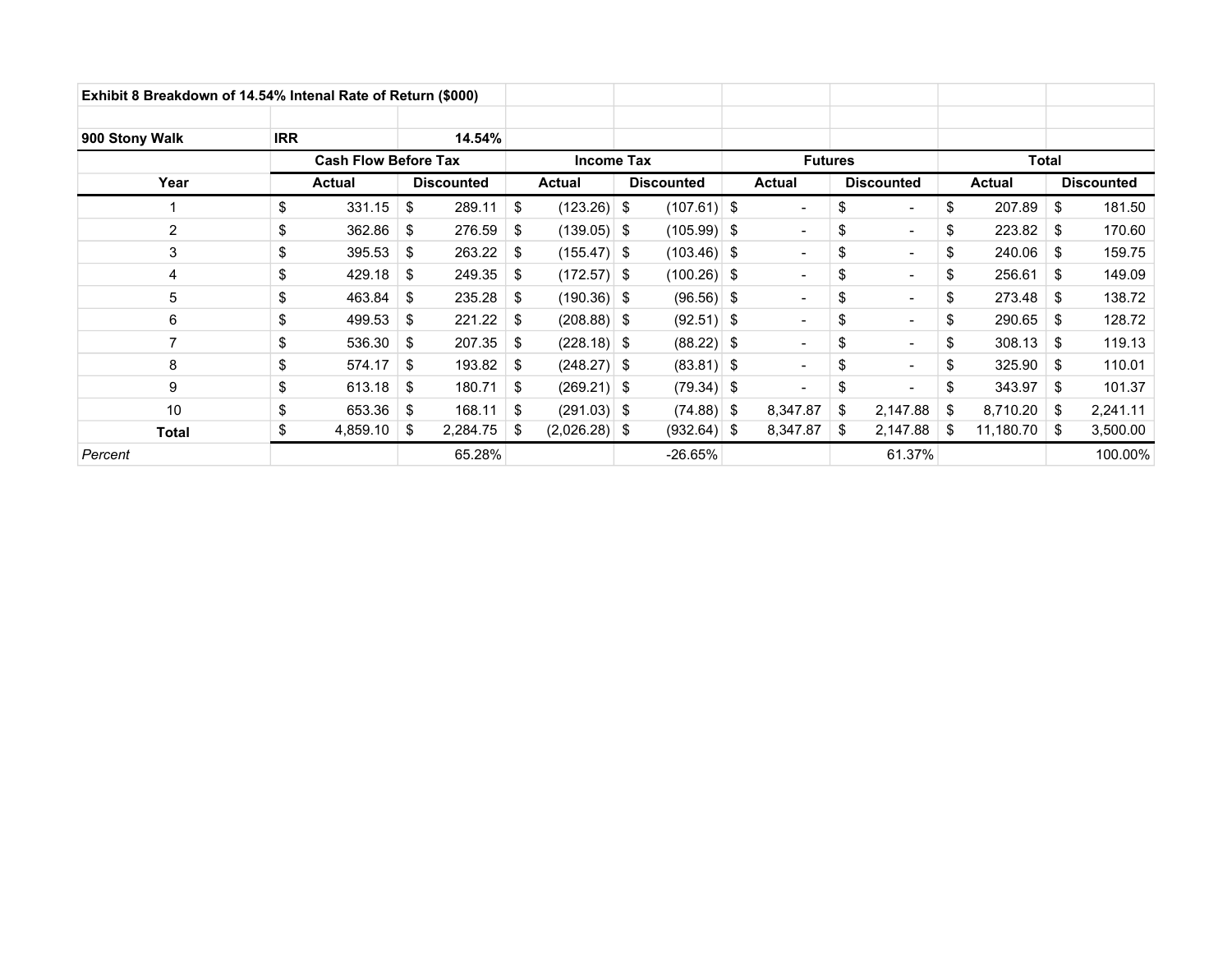| Exhibit 8 Breakdown of 15.13% Intenal Rate of Return (\$000) |                             |          |                   |                   |      |                |  |                   |  |                          |    |                          |      |               |    |                   |
|--------------------------------------------------------------|-----------------------------|----------|-------------------|-------------------|------|----------------|--|-------------------|--|--------------------------|----|--------------------------|------|---------------|----|-------------------|
| <b>Ivy Terrace</b>                                           | <b>IRR</b>                  |          |                   | 15.13%            |      |                |  |                   |  |                          |    |                          |      |               |    |                   |
|                                                              | <b>Cash Flow Before Tax</b> |          | <b>Income Tax</b> |                   |      | <b>Futures</b> |  |                   |  | Total                    |    |                          |      |               |    |                   |
| Year                                                         |                             | Actual   |                   | <b>Discounted</b> |      | <b>Actual</b>  |  | <b>Discounted</b> |  | <b>Actual</b>            |    | <b>Discounted</b>        |      | <b>Actual</b> |    | <b>Discounted</b> |
|                                                              | \$                          | 336.13   | \$                | 291.96            | -\$  | $(42.09)$ \$   |  | $(36.56)$ \$      |  | $\overline{\phantom{a}}$ | \$ | $\overline{\phantom{a}}$ | \$   | 294.05        | \$ | 255.41            |
| 2                                                            | \$                          | 359.10   | \$                | $270.93$ \$       |      | $(51.59)$ \$   |  | $(38.92)$ \$      |  | $\overline{\phantom{a}}$ | \$ | $\blacksquare$           | \$   | 307.52        | \$ | 232.01            |
| 3                                                            | \$                          | 382.76   | \$                | 250.83            | - \$ | $(61.42)$ \$   |  | $(40.25)$ \$      |  | $\overline{\phantom{a}}$ | \$ | $\blacksquare$           | \$   | 321.35        | \$ | 210.58            |
| 4                                                            | \$                          | 407.13   | \$                | 231.74            | - \$ | $(71.59)$ \$   |  | $(40.75)$ \$      |  | $\overline{\phantom{a}}$ | \$ | $\overline{\phantom{a}}$ | \$   | 335.54        | \$ | 190.99            |
| 5                                                            | \$                          | 432.23   | \$                | $213.70$ \$       |      | $(82.11)$ \$   |  | $(40.60)$ \$      |  | $\overline{\phantom{a}}$ | \$ |                          | \$   | 350.12        | \$ | 173.10            |
| 6                                                            | \$                          | 458.09   | \$                | $196.72$ \$       |      | $(93.01)$ \$   |  | $(39.94)$ \$      |  | $\blacksquare$           | \$ | $\blacksquare$           | \$   | 365.08        | \$ | 156.78            |
| 7                                                            | \$                          | 484.72   | \$                | $180.80$ \ \$     |      | $(104.28)$ \$  |  | $(38.90)$ \$      |  | $\blacksquare$           | \$ | $\overline{\phantom{a}}$ | \$   | 380.44        | \$ | 141.90            |
| 8                                                            | \$                          | 512.15   | \$                | $165.93$ \$       |      | $(115.95)$ \$  |  | $(37.57)$ \$      |  | $\overline{\phantom{a}}$ | \$ | $\overline{\phantom{0}}$ | \$   | 396.19        | \$ | 128.36            |
| 9                                                            | \$                          | 540.40   | \$                | 152.07            | - \$ | $(128.04)$ \$  |  | $(36.03)$ \$      |  | $\overline{\phantom{a}}$ | \$ |                          | \$   | 412.36        | \$ | 116.04            |
| 10                                                           | \$                          | 569.50   | \$                | $139.20$ \$       |      | $(140.55)$ \$  |  | $(34.36)$ \$      |  | 4,868.34                 | \$ | 1,189.98                 | S.   | 5,297.28      | \$ | 1,294.83          |
| <b>Total</b>                                                 | \$                          | 4,482.20 | S.                |                   |      | $(890.62)$ \$  |  | $(383.86)$ \$     |  | 4,868.34                 | \$ | 1,189.98                 | - \$ | 8,459.92      | \$ | 2,900.00          |
| Percent                                                      |                             |          |                   | 72.20%            |      |                |  | $-13.24\%$        |  |                          |    | 41.03%                   |      |               |    | 100.00%           |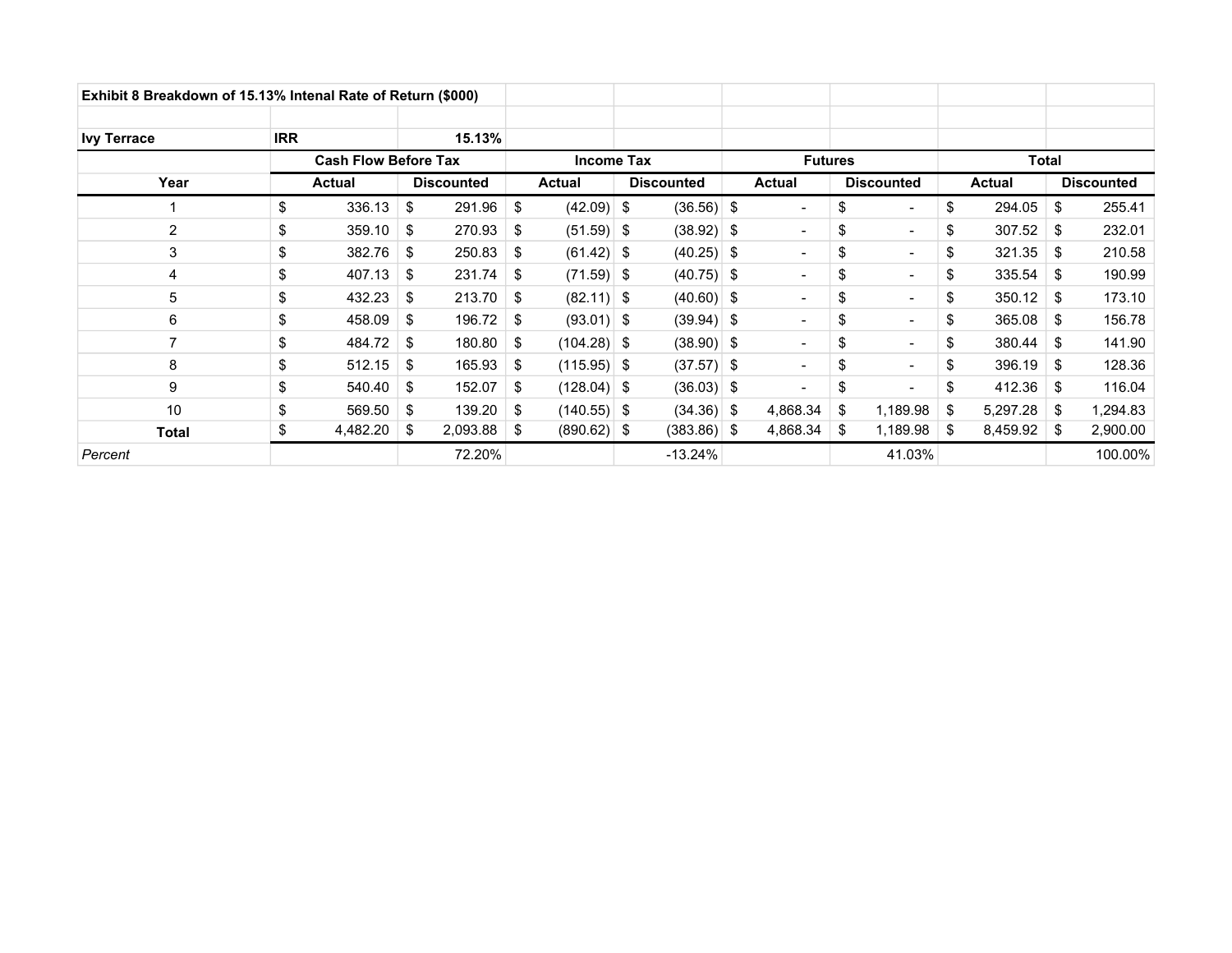| Exhibit 8 Breakdown of 15.38% Intenal Rate of Return (\$000) |            |                             |                       |                   |               |    |                   |     |                          |    |                          |     |               |    |                   |
|--------------------------------------------------------------|------------|-----------------------------|-----------------------|-------------------|---------------|----|-------------------|-----|--------------------------|----|--------------------------|-----|---------------|----|-------------------|
| <b>The Fowler Building</b>                                   | <b>IRR</b> |                             | 15.38%                |                   |               |    |                   |     |                          |    |                          |     |               |    |                   |
|                                                              |            | <b>Cash Flow Before Tax</b> |                       | <b>Income Tax</b> |               |    | <b>Futures</b>    |     |                          |    | <b>Total</b>             |     |               |    |                   |
| Year                                                         |            | Actual                      | <b>Discounted</b>     |                   | <b>Actual</b> |    | <b>Discounted</b> |     | <b>Actual</b>            |    | <b>Discounted</b>        |     | <b>Actual</b> |    | <b>Discounted</b> |
|                                                              | \$         | 90.33                       | \$<br>78.28           | \$                | 11.45         | \$ | 9.93              | -\$ | $\overline{\phantom{a}}$ | \$ | $\blacksquare$           | \$  | 101.78        | \$ | 88.21             |
| 2                                                            | \$         | 121.86                      | \$<br>91.53           | -\$               | $(2.29)$ \$   |    | $(1.72)$ \$       |     | $\overline{\phantom{a}}$ | \$ | $\blacksquare$           | \$  | 119.57        | \$ | 89.82             |
| 3                                                            | \$         | 154.65                      | \$<br>$100.68$ \$     |                   | $(16.67)$ \$  |    | $(10.85)$ \$      |     | $\overline{\phantom{a}}$ | \$ | $\blacksquare$           | \$  | 137.98        | \$ | 89.83             |
| 4                                                            | \$         | 188.76                      | \$<br>$106.50$ \$     |                   | $(31.73)$ \$  |    | $(17.90)$ \$      |     | $\overline{\phantom{a}}$ | \$ | $\blacksquare$           | \$  | 157.03        | \$ | 88.60             |
| 5                                                            | \$         | 224.22                      | \$<br>$109.65$ \$     |                   | $(47.50)$ \$  |    | $(23.23)$ \$      |     | $\overline{\phantom{a}}$ | \$ | $\blacksquare$           | \$  | 176.72        | \$ | 86.42             |
| 6                                                            | \$         | 261.11                      | \$<br>110.67          | \$                | $(64.02)$ \$  |    | $(27.13)$ \$      |     | $\blacksquare$           | \$ | $\blacksquare$           | \$  | 197.09        | \$ | 83.53             |
| 7                                                            | \$         | 299.48                      | \$<br>110.01          | - \$              | $(81.33)$ \$  |    | $(29.88)$ \$      |     | $\blacksquare$           | \$ | $\overline{\phantom{a}}$ | \$  | 218.15        | \$ | 80.13             |
| 8                                                            | \$         | 339.37                      | \$<br>108.05          | -\$               | $(99.47)$ \$  |    | $(31.67)$ \$      |     | $\overline{\phantom{a}}$ | \$ | $\overline{\phantom{0}}$ | \$  | 239.91        | \$ | 76.38             |
| 9                                                            | \$         | 380.87                      | \$<br>$105.09$ \$     |                   | $(118.47)$ \$ |    | $(32.69)$ \$      |     | $\overline{\phantom{a}}$ | \$ |                          | \$  | 262.39        | \$ | 72.40             |
| 10                                                           | \$         | 424.02                      | \$<br>$101.40$ \ \$   |                   | $(138.40)$ \$ |    | $(33.10)$ \$      |     | 6,591.73                 | \$ | 1,576.37                 | \$  | 6,877.35      | \$ | 1,644.67          |
| <b>Total</b>                                                 | \$         | 2,484.67                    | \$<br>$1,021.87$ \ \$ |                   | $(588.42)$ \$ |    | $(198.24)$ \$     |     | 6,591.73                 | \$ | 1,576.37                 | -SS | 8,487.97      | \$ | 2,400.00          |
| Percent                                                      |            |                             | 42.58%                |                   |               |    | -8.26%            |     |                          |    | 65.68%                   |     |               |    | 100.00%           |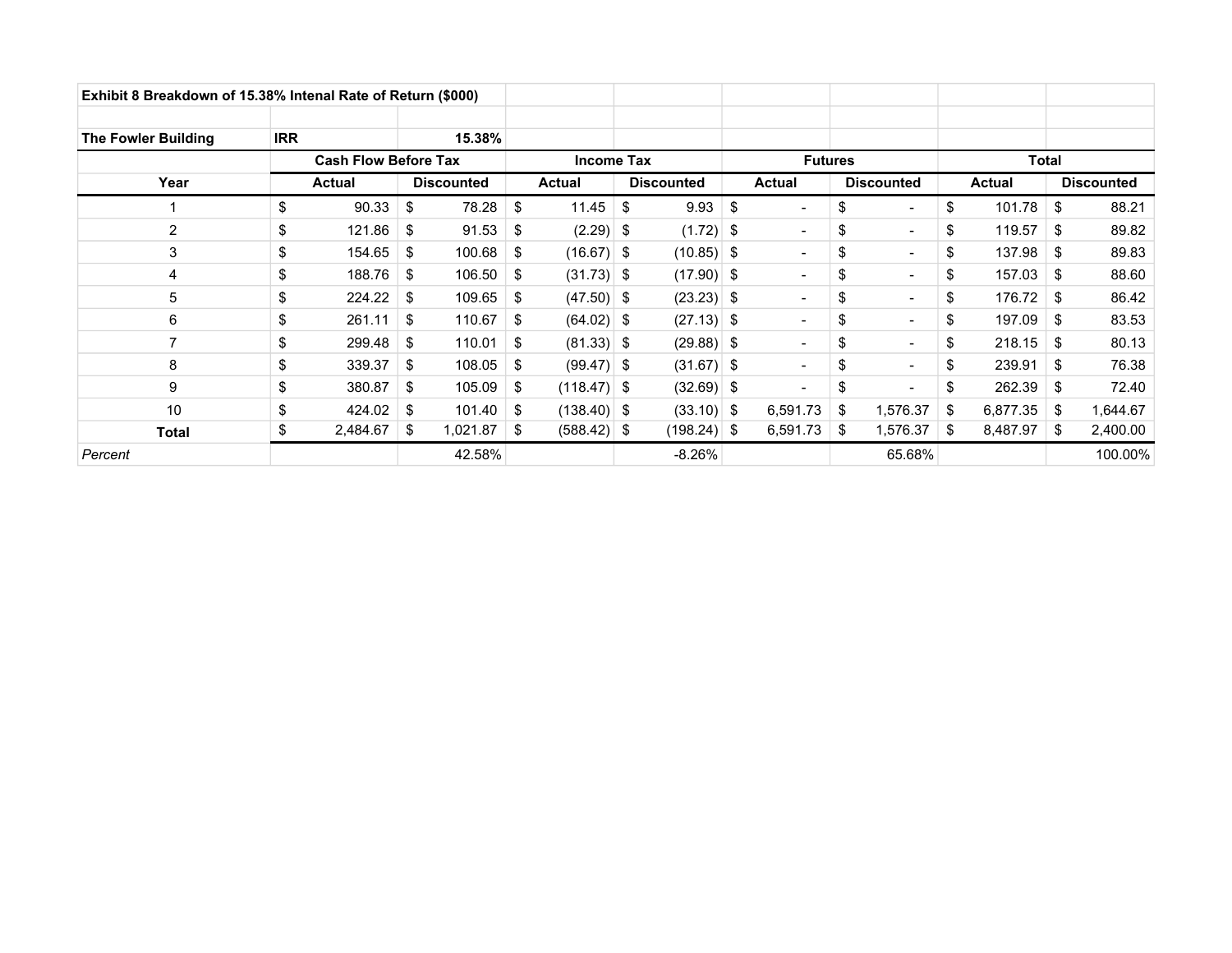| <b>Exhibit 9 Percent of Total Benefits (at Internal Rate of Return)</b> | <b>Alison Green</b> | 900 Stony Walk | <b>Ivy Terrace</b> | The Fowler Building |
|-------------------------------------------------------------------------|---------------------|----------------|--------------------|---------------------|
| Before Tax Cash Flow                                                    | 73.98%              | 65.28%         | 72.20%⊤            | 42.58%              |
| <b>Tax Benefits</b>                                                     | -18.35%             | $-26.65\%$     | $-13.24\%$         | $-8.26\%$           |
| Future Value                                                            | 44.37%              | 61.37%         | 41.03%             | 65.68%              |